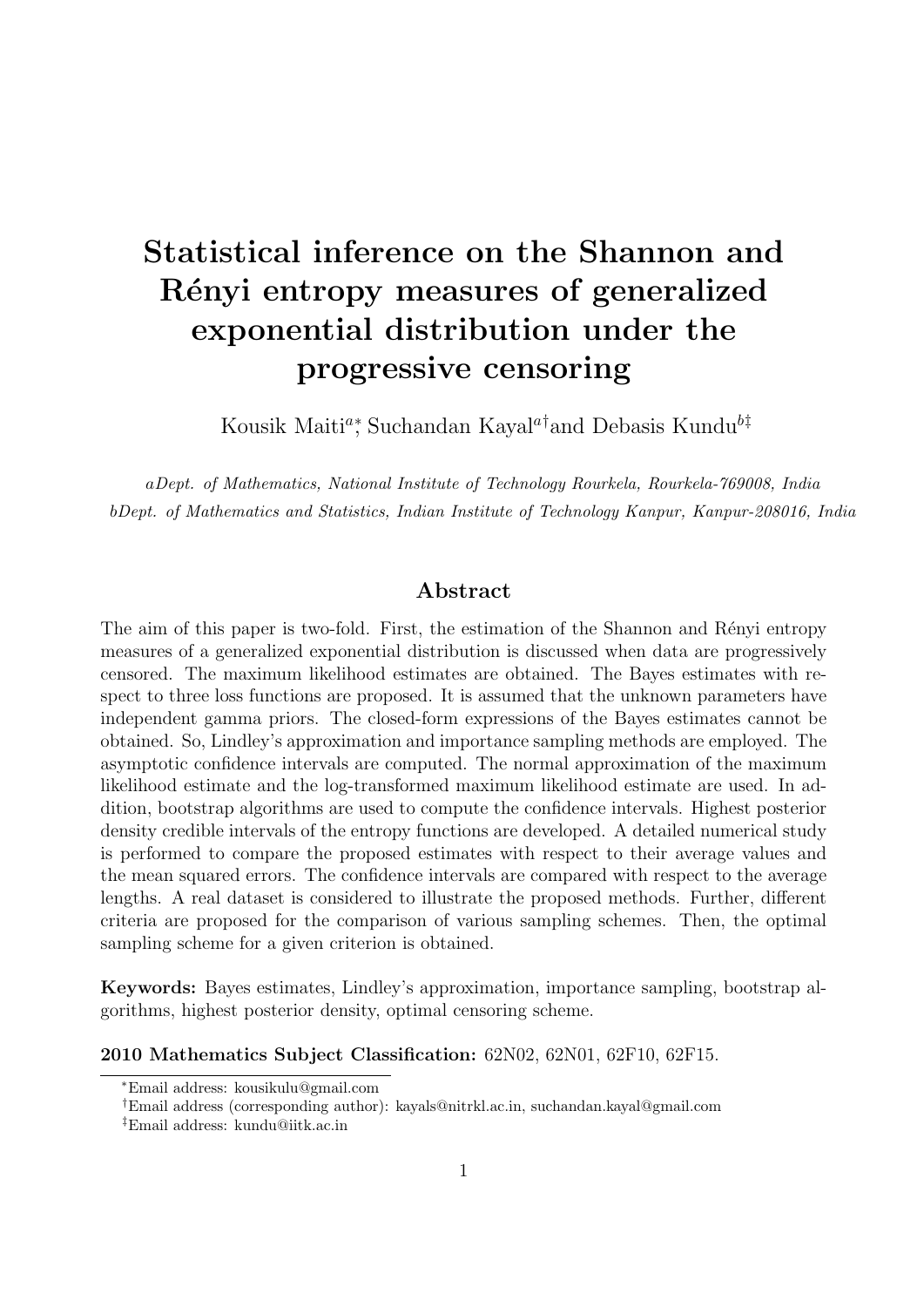## **1 Introduction**

It is well known that each probability distribution has some kind of uncertainty. The entropy is a useful tool to measure this uncertainty. The concept of entropy was introduced by Shannon (1948). Let *X* be a nonnegative and absolutely continuous random variable with probability density function  $f_X$  and cumulative distribution function  $F_X$ . Then, the Shannon entropy of *X* is defined as

$$
S(f) = -\int_0^\infty f_X(x) \ln f_X(x) dx.
$$

It can be observed that a distribution has low entropy if it has sharp peak. Further, the entropy is higher if the probability is scattered. In this sense,  $S(f)$  measures uncertainty of a probability distribution. The Shannon entropy has a good number of applications in various areas such as ecology, economy, hydrology and water resources. In ecology, the concept of entropy can be used to measure the diversity indices of different species. The entropy is used for earthquake forecasting (see Harte and Vere-Jones (2005)). To increase the stability of farmers' income, Eun, Jung, Lee and Bae (2012) studied entropy in prices of agriculture product for various situations. Rass and König (2018) considered entropy concepts for the measurement of the quality of password choice process by applying multi-objective game theory to password security problem. Besides the concept of Shannon's entropy, there are several generalizations which have been proposed by various authors. Among these, the most famous is the Rényi entropy (see Rényi  $(1961)$ ). The Rényi entropy of the nonnegative random variable *X* is defined as

$$
R_{\beta}(f) = \frac{1}{1-\beta} \ln \int_0^{\infty} f_X(x)^{\beta} dx, \ \beta > 0 \ (\neq 1).
$$
 (1.1)

Note that Rényi's definition of entropy is parameterized by a single parameter *β*. When *β* is allowed to approach unity,  $(1.1)$  reverts to the familiar Shannon entropy. The Rényi entropy given in (1.1) is known as the quadratic entropy when  $\beta = 2$ . We get a large reduction in the computation effort required to produce entropy estimates when  $\beta = 2$ . Like Shannon's entropy, the Rényi entropy has also been used by several authors since its introduction in the literature. In this direction, we refer to Zhou, Cai and Tong (2013) and Prabakaran (2017).

In molecular sciences, reliability and life testing and information theory, estimating entropy of various statistical distributions are of importance. Estimation of entropy of molecules plays an important role to understand various chemical and biological processes in molecular sciences (see Nalewajski (2002)). The concept of entropy is also used in software reliability to measure uncertainty (see Kamavaram and Goseva-Popstojanova (2002)). In estimating uncertainty of a system with several independent components, we need to estimate uncertainty in individual components. In economics, entropy estimation (see Golan, Judge and Miller (1996)) often allows the researchers to use data for the improvement of the assumptions on the parameters in econometric models. Further, entropy is an important tool in experimental design to obtain optimal model discrimination (see Nowak and Guthke (2016)).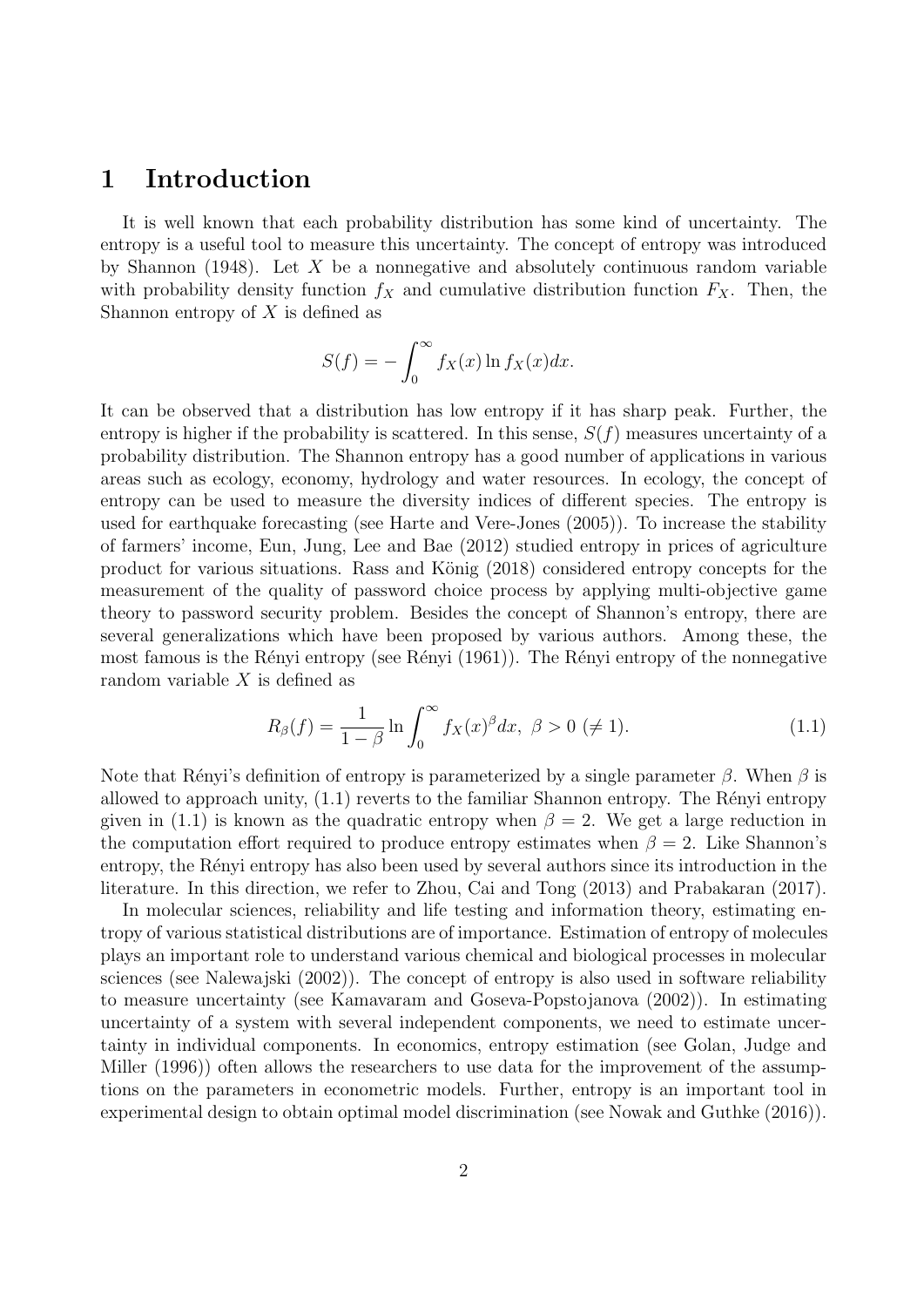Like mean, standard deviation, variance and quantile, entropy is also an important characteristic of a parametric family of distributions. Hence, it is of great interest to estimate it for further insights into the nature of the distribution. When the dataset is not censored, various authors have studied the problem of estimating Shannon's and Rényi's entropies of some probability models. One may refer to Kayal, Kumar and Vellaisamy (2015) and Patra, Kayal and Kumar (2018).

Usually, the life testing experiments often face termination before the failure of all items. It happens due to the time constraints or low fund. The observations that result from this kind of situations are said to be the censored sample. There are various censoring schemes which have been introduced in the literature for the evaluation of different life testing plans. Among these, progressive censoring scheme is very useful since it allows to remove prefixed number of surviving items at different epochs. There are mainly two types of progressive censoring schemes: (i) progressive type-I censoring and (ii) progressive type-II censoring. In this paper, we deal with the progressive type-II censored sample for the purpose of estimating two uncertainty measures. We present a brief description on the progressive type-II censored sample. Let *n* independent and identically distributed units are placed on a certain life testing experiment at time zero. We assume that  $R_1$  surviving units are removed from the test just after the occurrence of the first failure. Let the first failure occurs at random time denoted by  $X_{1:m:n}$ . Further, let at random time  $X_{2:m:n}$ , second failure occurs and immediately,  $R_2$  surviving units are removed from the ongoing experiment. This process continues until the *m*th failure occurs at time  $X_{m:m:n}$ . After this failure,  $R_m = n - \sum_{j=1}^{m-1} R_j - m$  units are removed from the test. The set of random times  $(X_{1:m:n},\ldots,X_{m:m:n})$  is known as the progressive type-II censored sample. This censoring scheme is a generalized version of the conventional type-II censoring and complete sampling schemes. For a detailed account of various progressive censoring schemes, we refer the readers to Balakrishnan (2007) and Balakrishnan and Cramer (2014). Further, various inferential procedures based on progressive type-II censoring scheme have been introduced for some useful lifetime models. For instance, see Lee and Cho (2017) and Maiti and Kayal (2019, 2021) and the references contained therein.

The exponentiated exponential (EE) distribution also known as the generalized exponential (GE) distribution was introduced by Gupta and Kundu (1999). This is an extended version of the exponential distribution. Let *X* be a random variable following generalized exponential distribution with probability density function and cumulative distribution function given by

$$
f_X(x; \alpha, \lambda) = \frac{\alpha}{\lambda} \exp\left\{-\frac{x}{\lambda}\right\} \left(1 - \exp\left\{-\frac{x}{\lambda}\right\}\right)^{\alpha - 1}, \quad x > 0, \ \alpha, \lambda > 0,\tag{1.2}
$$

and

$$
F_X(x; \alpha, \lambda) = \left(1 - \exp\left\{-\frac{x}{\lambda}\right\}\right)^{\alpha}, \quad x > 0, \ \alpha, \lambda > 0,
$$
\n(1.3)

respectively. Here,  $\alpha$  and  $\lambda$  are respectively shape and scale parameters. The generalized exponential distribution with density function (1*.*2) reduces to the exponential distribution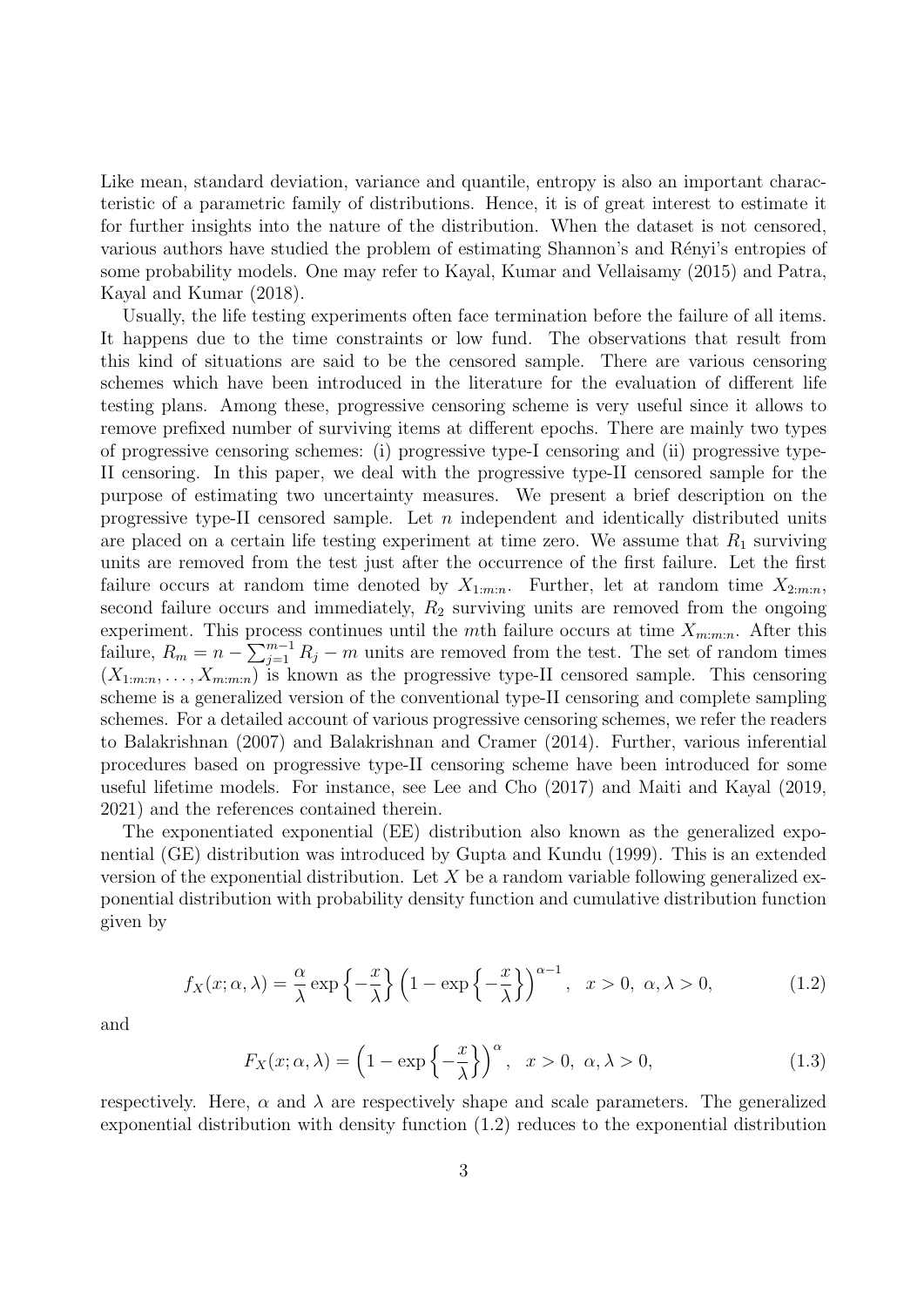when  $\alpha = 1$ . The generalized exponential distribution is unimodal for  $\alpha > 1$ . The probability density function (1.2) is log-convex if  $\alpha \leq 1$  and log-concave if  $\alpha \geq 1$ . The hazard rate function of this distribution can be increasing  $(\alpha > 1)$ , decreasing  $(\alpha < 1)$  or constant  $(\alpha = 1)$  depending on the shape parameter  $\alpha$ . The generalized exponential distribution is an alternative to the gamma or Weibull distribution when analyzing lifetime data. Further, the distribution function of the generalized exponential distribution is in closed form like the Weibull distribution. Thus, it can be used very easily when the data are censored, unlike a gamma distribution. Hereafter, we denote  $X \sim GE(\alpha, \lambda)$  if X has the distribution function given by (1*.*3).

Due to wide applications of the generalized exponential distribution, many authors have studied estimation of parameters and important characteristics of it. Kundu and Pradhan (2009a) considered Bayesian estimation of the unknown parameters of the progressively censored generalized exponential distribution. To compute Bayes estimates, they used Lindley's approximation and importance sampling technique. In another paper, Kundu and Pradhan (2009b) proposed Bayes estimates of the unknown parameters of the generalized exponential distribution based on the importance sampling procedure. To illustrate the results, a dataset has been considered and analyzed. Pradhan and Kundu (2009) obtained maximum likelihood estimates (MLEs) of the unknown parameters of a generalized exponential distribution based on the progressively censored sample. Chen and Lio (2010) introduced MLEs, method of moments estimates of the parameters of a generalized exponential distribution based on the progressive type-I interval censored sample. Ismail (2012) obtained the MLEs and the confidence intervals of the model parameters of generalized exponential distribution under partially accelerated tests with progressive type-II censoring. The author studied performance of the estimates numerically for various parameter values and sample sizes. Mohie El-Din, Amein, Shafay and Mohamed (2017) derived maximum likelihood (ML) and Bayes estimates of the unknown parameters, reliability and hazard functions of the generalized exponential distribution when an adaptive type-II progressive censored sample is available. Guo and Gui (2018) developed various estimates of the reliability function for generalized exponential distribution under progressive type-II censoring schemes.

In the above paragraph, we have presented contributions related to the estimation of the unknown parameters, reliability and hazard functions of a generalized exponential distribution based on various sampling schemes. Now, we provide work on the estimation of entropy functions of various lifetimes distributions when the random sample are censored as well as uncensored. Kang, Cho, Han and Kim (2012) obtained estimates of the Shannon entropy of a double exponential distribution based on the multiply type-II censored samples. They proposed estimates based on the ML and approximate ML estimation procedures. Under the doubly generalized type-II censored sample, Cho, Sun and Lee (2014) derived ML, approximate ML and Bayes estimates of the Shannon entropy of the Rayleigh distribution. Simulation study has been carried out to look at the performance of the proposed estimates. Further, for the illustration purposes, they considered a real dataset. Cho, Sun and Lee (2015) proposed Bayes estimates of the Shannon entropy of a two-parameter Weibull distribution based on generalized progressive censored sample. They considered squared error, LINEX and generalized entropy loss functions. Lindley's approximation was used in this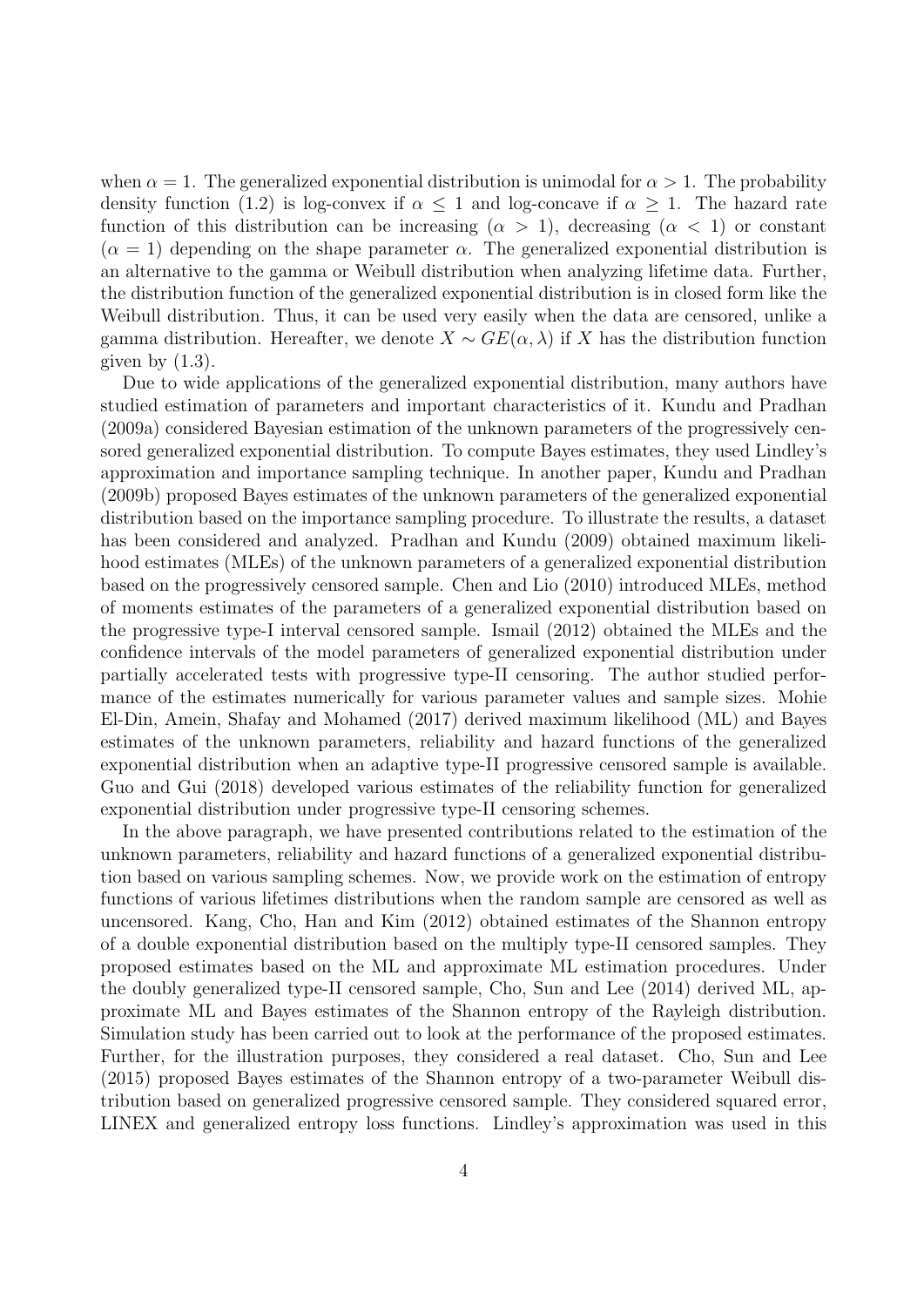direction. From the above development, it is clear that nobody has attempted the problem of estimation of the entropy functions due to Shannon  $(1948)$  and Rényi  $(1961)$  of an generalized exponential distribution based on the progressive type-II censored sample.

In this paper, we consider estimation of the Shannon and Rényi entropies of the generalized exponential distribution when progressive type-II censored sample is available. The estimands under study are the Shannon and Rényi entropy measures of the  $EE(\alpha, \lambda)$  distribution which are respectively given by

$$
S(\alpha, \lambda) = \psi(\alpha + 1) - \psi(1) - \ln\left(\frac{\alpha}{\lambda}\right) - \frac{\alpha - 1}{\alpha} \tag{1.4}
$$

and

$$
R_{\beta}(\alpha,\lambda) = \frac{1}{1-\beta} \Big[ \beta \ln \alpha - (\beta - 1) \ln \lambda + \ln \Gamma(\beta(\alpha - 1) + 1) + \ln \Gamma(\beta) - \ln \Gamma(\alpha \beta + 1) \Big], (1.5)
$$

where  $\psi(.)$  is the digamma function and  $\Gamma(.)$  is the complete gamma function. We obtain likelihood equations. These equations do not provide the MLEs in explicit forms. So, we use optimx package for the purpose of computation. The Bayes estimates can not be obtained in closed form. Thus, we use two approximation methods to compute the desired Bayes estimates. Various interval estimates are also proposed. We use normal approximation to the MLEs/log-transformed MLEs, Bootstrap-*t/p* methods. Highest posterior credible intervals are computed. It is an important practical problem to find any optimal sampling scheme. This problem has received considerable interest in the last few years. Here, we need to choose  $(R_1 \ldots, R_m)$  for specified values of sample size *n* and the effective sample size *m* such that it provides the maximum information. In this paper, we treat the entropy measures as optimality criterion. Using this criterion, we propose a method to choose the optimal sampling scheme for progressively censored generalized exponential distribution. To study the proposed methods, we Monte Carlo simulation has been performed.

The rest of the paper is organized as follows. In Section 2, we derive MLEs for the Shannon and Rényi entropies. Section 3 provides Bayes estimates with respect to various loss functions. Two independent gamma priors are considered. Since the explicit expressions of the Bayes estimates do not exist, we use Lindley's approximation method and importance sampling technique. We construct confidence intervals using various techniques in Section 4. Simulation study and real data analysis are carried out in Section 5. Some observations on the performance of the proposed estimates are presented. In Section 6, we present methodology of constructing the optimal censoring schemes. Section 7 concludes the paper.

## **2 Maximum likelihood estimation**

Denote  $X_i = X_{i:m:n}$ , where  $i = 1, \ldots, m$ . Let  $\boldsymbol{X} = (X_1, \ldots, X_m)$  be a progressive type-II censored sample with associated scheme  $(R_1, \ldots, R_m)$ . We remark that the MLEs of the unknown parameters of the generalized exponential distribution when progressive type-II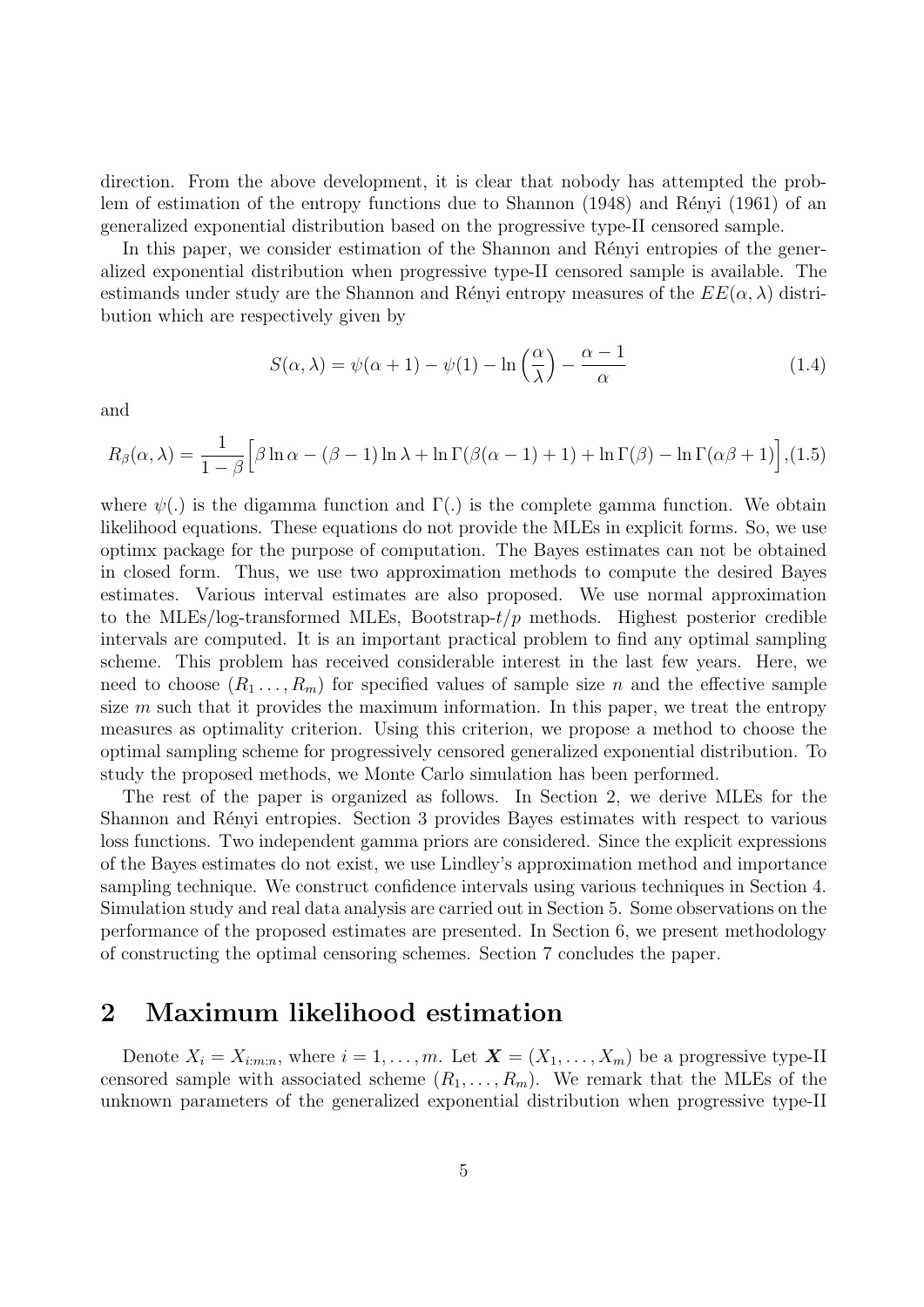censored sample is available have been obtained before. However, for the sake of completeness, we briefly present the derivation of the MLEs below. Denote  $\mathbf{x} = (x_1, \ldots, x_m)$ , where  $x_i = x_{i:m:n}$ . The likelihood function is written as

$$
L(\alpha, \lambda \mid \boldsymbol{x}) = \Upsilon \prod_{i=1}^{m} f_X(x_i; \alpha, \lambda) (1 - F_X(x_i; \alpha, \lambda))^{R_i},
$$

where  $\alpha, \lambda > 0$  and  $\Upsilon = n(n - R_1 - 1)(n - R_1 - R_2 - 2) \cdots (n - \sum_{j=1}^{m-1} (R_j + 1))$ . The density and distribution functions  $f_X(x_i; \alpha, \lambda)$  and  $F_X(x_i; \alpha, \lambda)$  are given by Equations (1.2) and (1*.*3), respectively. The log-likelihood function can be written as

$$
l(\alpha, \lambda \mid \boldsymbol{x}) \propto m \ln \left(\frac{\alpha}{\lambda}\right) - \sum_{i=1}^{m} \frac{x_i}{\lambda} + (\alpha - 1) \sum_{i=1}^{m} \ln \xi(\lambda; x_i) + \sum_{i=1}^{m} R_i \ln \left(1 - \xi(\lambda; x_i)^{\alpha}\right), \quad (2.1)
$$

where  $\xi(\lambda; x) = 1 - \exp\{-x/\lambda\}$ . The MLEs of the unknown parameters  $\alpha$  and  $\lambda$  can be obtained after maximizing the log-likelihood function given by  $(2.1)$  with respect to  $\alpha$  and *λ*, respectively. On differentiating (2*.*1) with respect to *α*, and then equating to zero, the normal equation of  $\alpha$  is given by

$$
\frac{m}{\alpha} - \sum_{i=1}^{m} \frac{R_i \xi(\lambda; x_i)^{\alpha} \ln \xi(\lambda; x_i)}{1 - \xi(\lambda; x_i)^{\alpha}} + \sum_{i=1}^{m} \ln \xi(\lambda; x_i) = 0.
$$
\n(2.2)

Similarly, the normal equation of  $\lambda$  is

$$
m\lambda - \alpha \sum_{i=1}^{m} \frac{R_i x_i (1 - \xi(\lambda; x_i)) \xi(\lambda; x_i)^{\alpha - 1}}{(1 - \xi(\lambda; x_i)^{\alpha})} + (\alpha - 1) \sum_{i=1}^{m} \frac{x_i (1 - \xi(\lambda; x_i))}{\xi(\lambda; x_i)} - \sum_{i=1}^{m} x_i = 0.
$$
 (2.3)

Solving (2.2) and (2.3) simultaneously in  $\alpha$  and  $\lambda$ , the MLEs of  $\alpha$  and  $\lambda$  can be obtained. We point out that the explicit solutions of (2*.*2) and (2*.*3) do not exist. Thus, the MLEs of  $α$  and  $λ$  can not be obtained in closed form. We use numerical technique to get solutions to Equations (2.2) and (2.3). Denote the MLEs of  $\alpha$  and  $\lambda$  by  $\hat{\alpha}$  and  $\lambda$ , respectively. Now, using invariance property, the MLEs of the Shannon and Rényi entropy measures can be obtained, which are given by

$$
\hat{S} = \psi(\hat{\alpha} + 1) - \psi(1) - \ln\left(\frac{\hat{\alpha}}{\hat{\lambda}}\right) - \frac{(\hat{\alpha} - 1)}{\hat{\alpha}}
$$

and

$$
\hat{R}_{\beta} = \frac{1}{1-\beta} \left[ \beta \ln \hat{\alpha} - (\beta - 1) \ln \hat{\lambda} + \ln \Gamma(\beta(\hat{\alpha} - 1) + 1) + \ln \Gamma(\beta) - \ln \Gamma(\beta \hat{\alpha} + 1) \right].
$$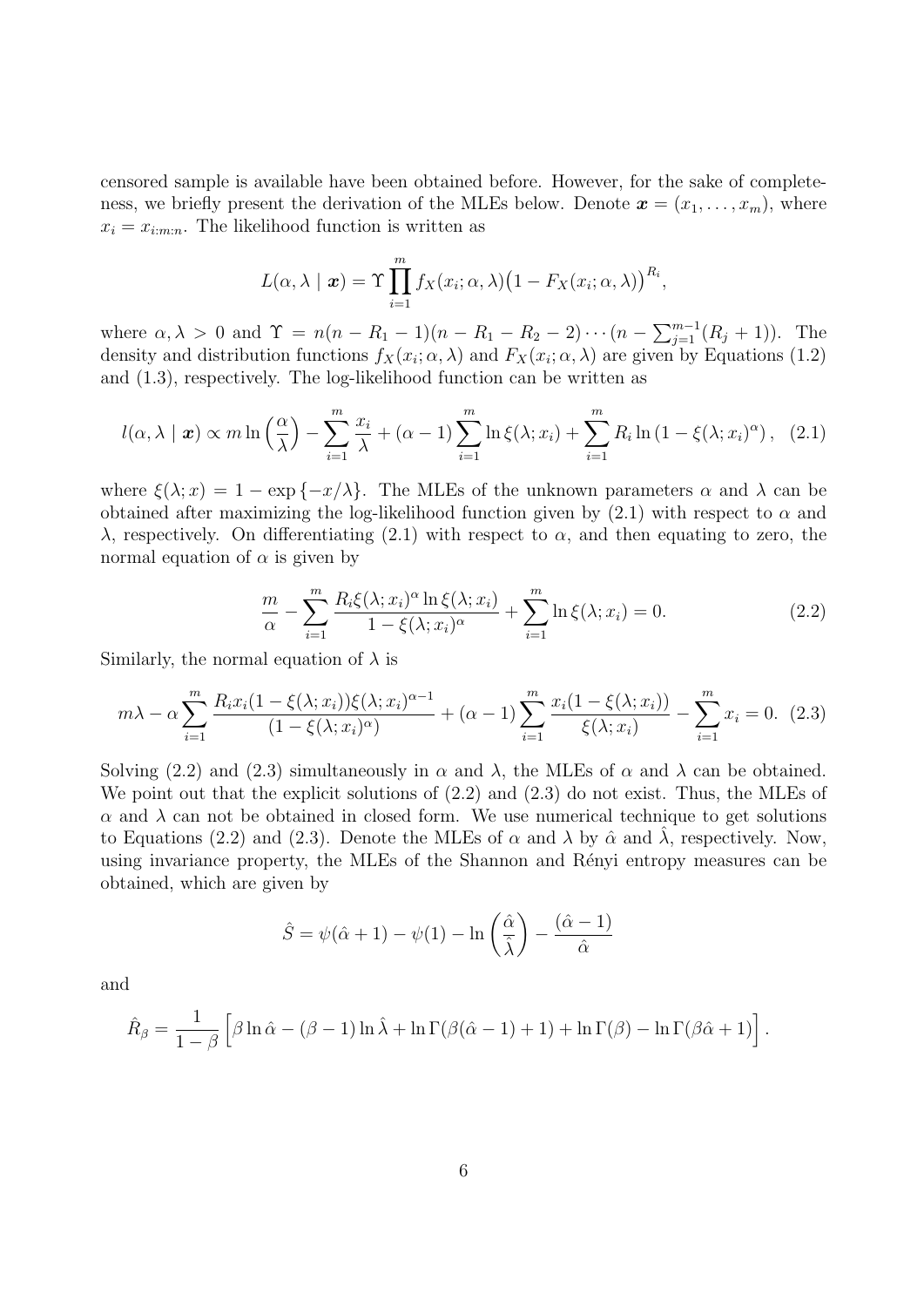## **3 Bayesian estimation**

In the previous section, we obtain MLEs of the uncertainty measures given by (1*.*4) and  $(1.5)$ . In this section, we focus on the Bayesian estimation of the Shannon and Rényi entropy measures. Note that to study estimation problems from the Bayesian point of view, loss functions as well as prior distributions play an important role. Three loss functions are considered in this paper. One of these is the squared error loss function. It is a balanced type (symmetric) loss function, which gives same loss when positive and negative errors of the same magnitude occur. There are also some situations related to various life-threatening consequences, where it can be worse to underestimate the potentiality of an event than to overestimate it. Further, in estimating the survival time of a reliability system (rocket, satellite), overestimation is severe than underestimation. These practical situations can be handled with the asymmetric loss functions. We also consider LINEX and entropy loss functions. Let  $\delta$  be an estimator to approximate an unknown parameter  $\theta$ . Then, the squared error, LINEX and (generalized) entropy loss functions are given by

$$
L_s(\theta, \delta) = (\delta - \theta)^2,
$$
  
\n
$$
L_l(\theta, \delta) = \exp\{p(\delta - \theta)\} - p(\delta - \theta) - 1, p \neq 0,
$$
  
\n
$$
L_e(\theta, \delta) = (\delta/\theta)^q - q \ln(\delta/\theta) - 1, q \neq 0,
$$

respectively. When  $q > 0$ , a positive error is more dangerous than a negative error, and viceversa when  $q < 0$ . From the posterior distributions, the Bayes estimates of the unknown parameter  $\theta$  under the loss functions  $L_l(\theta, \delta)$  and  $L_e(\theta, \delta)$  can be obtained respectively as

$$
\hat{\theta}_{bs}^{l} = -p^{-1} \ln \left( E_{\theta} \left( \exp\{-p\theta\} | \mathbf{x} \right) \right), \ p \neq 0 \ \text{and} \tag{3.1}
$$

$$
\hat{\theta}_{bs}^e = \left[ E_\theta \left( \theta^{-q} \vert \mathbf{x} \right) \right]^{-\frac{1}{q}}, \ q \neq 0. \tag{3.2}
$$

The Bayes estimate with respect to the squared error loss function can be obtained substituting  $q = -1$  in (3.2). Further, for  $q = 1$  and  $-2$ , the Bayes estimate given by (3.2) reduces to that with respect to the usual entropy loss function and the precautionary loss function. Choosing a prior for the unknown parameters is a difficult task. Indeed, there is no clear methodology to choose an appropriate prior (see Arnold and Press (1983)) for the purpose of Bayesian estimation. However, due to flexibility, here we assume independent gamma priors for  $\alpha$  and  $\lambda$  as

$$
g_1(\alpha; a, b) = \frac{b^a \alpha^{a-1} \exp\{-\alpha b\}}{\Gamma(a)}, \ \alpha > 0, \ a, b > 0,
$$
  

$$
g_2(\lambda; c, d) = \frac{d^c \lambda^{c-1} \exp\{-\lambda d\}}{\Gamma(c)}, \ \lambda > 0, \ c, d > 0,
$$

respectively. Further, the gamma distribution fits the failure data quiet well. After some calculations, the joint posterior distribution of  $\alpha$  and  $\lambda$  can be obtained as

$$
\Pi(\alpha, \lambda \mid \boldsymbol{x}) = \frac{1}{k} \alpha^{m+a-1} \lambda^{c-m-1} \exp\{-(\alpha b + \lambda d)\} \prod_{i=1}^{m} (1 - \xi(\lambda; x_i)) (1 - \xi(\lambda; x_i)^{\alpha})^{R_i} \times \xi(\lambda; x_i)^{(\alpha - 1)},
$$
\n(3.3)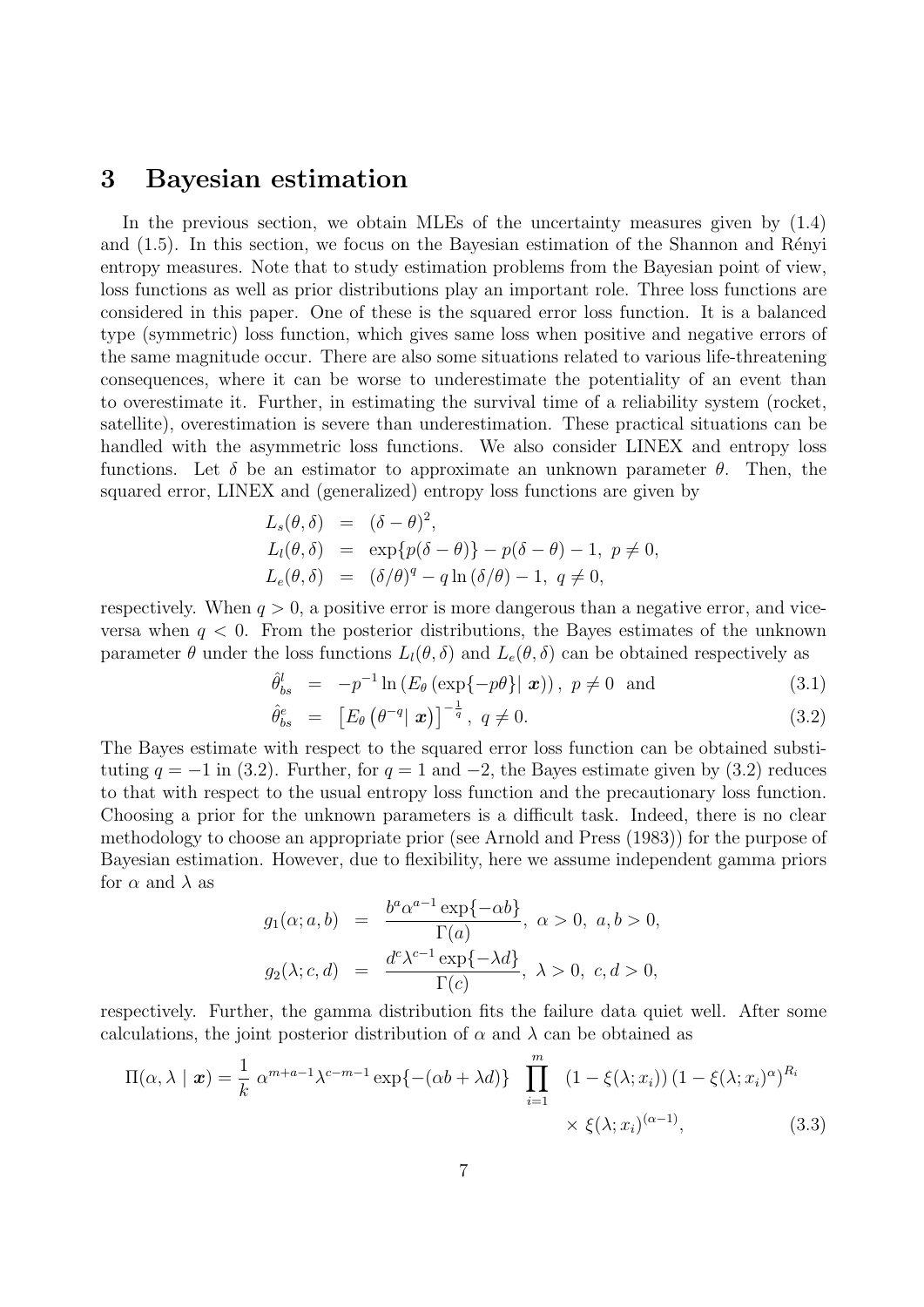where

$$
k = \int_0^\infty \int_0^\infty \alpha^{m+a-1} \lambda^{c-m-1} \exp\{-(\alpha b + \lambda d)\} \prod_{i=1}^m (1 - \xi(\lambda; x_i)) (1 - \xi(\lambda; x_i)^\alpha)^{R_i}
$$

$$
\times \xi(\lambda; x_i)^{(\alpha - 1)} d\alpha d\lambda.
$$

Making use of  $(3.1)$ ,  $(3.2)$  and  $(3.3)$ , the Bayes estimates of the Shannon entropy  $S(\alpha, \lambda)$ with respect to the LINEX and entropy loss functions are respectively obtained as

$$
\hat{S}_{bs}^{l} = -\frac{1}{p} \ln \left[ \frac{1}{k} \int_{0}^{\infty} \int_{0}^{\infty} \alpha^{m+a-1} \lambda^{c-m-1} \exp\{-(\alpha b + \lambda d + pS(\alpha, \lambda))\} \prod_{i=1}^{m} \left\{ \xi(\lambda; x_{i})^{\alpha-1} \times (1 - \xi(\lambda; x_{i})) (1 - \xi(\lambda; x_{i})^{\alpha})^{R_{i}} \right\} d\alpha d\lambda \right]
$$
(3.4)

and

$$
\hat{S}_{bs}^{e} = \left[\frac{1}{k} \int_{0}^{\infty} \int_{0}^{\infty} S(\alpha, \lambda)^{-q} \alpha^{m+a-1} \lambda^{c-m-1} \exp\left\{-(b\alpha + \lambda d)\right\} \prod_{i=1}^{m} \left\{\xi(\lambda; x_{i})^{\alpha-1} \times (1 - \xi(\lambda; x_{i})) (1 - \xi(\lambda; x_{i})^{\alpha})^{R_{i}}\right\} d\alpha d\lambda\right]^{-\frac{1}{q}}.
$$
\n(3.5)

Substitution  $q = -1$  in (3.5), the Bayes estimate of  $S(\alpha, \lambda)$  with respect to the squared error loss function can be obtained. Using similar procedure, we can obtain the Bayes estimates of the Rényi entropy  $R_\beta(\alpha, \lambda)$  with respect to the above loss functions. Note that the closed form solutions of the ratio of two integrals given by (3*.*4) and (3*.*5) are difficult to compute. Thus, we use two approximation techniques which are discussed in the following consecutive subsections. First, we consider Lindley's approximation method.

#### **3.1 Lindley's approximation**

Let us first illustrate the Lindley's approximation method (see Lindley (1980)). The Bayes estimate is computed as the expectation of the function  $\nu(\theta_1, \theta_2)$ , where  $\theta_1$  and  $\theta_2$  are unknown parameters. The expectation is taken with respect to the posterior distribution. If  $\hat{\nu}_{bs}$  denotes the Bayes estimate of  $\nu(\theta_1, \theta_2)$ , then

$$
\hat{\nu}_{bs} = \frac{\int_0^\infty \int_0^\infty \nu(\theta_1, \theta_2) \exp\{l(\theta_1, \theta_2 | \mathbf{x}) + p^*(\theta_1, \theta_2)\} d\theta_1 d\theta_2}{\int_0^\infty \int_0^\infty \exp\{l(\theta_1, \theta_2 | \mathbf{x}) + p^*(\theta_1, \theta_2)\} d\theta_1 d\theta_2},\tag{3.6}
$$

where  $l(\theta_1, \theta_2 | \bm{x})$  is the log-likelihood function and  $p^*(\theta_1, \theta_2)$  is the logarithm of the joint prior distribution of  $\theta_1$  and  $\theta_2$ , say  $\pi(\theta_1, \theta_2)$ . Using Lindley's approximation method, the estimate given by (3*.*6) can be approximated as

$$
\hat{\nu}_{bs} = \nu(\theta_1, \theta_2) + \frac{1}{2} \Big( A + l_{30}B_{12} + l_{03}B_{21} + l_{21}C_{12} + l_{12}C_{21} + 2p_1^*A_{12} + 2p_2^*A_{21} \Big),
$$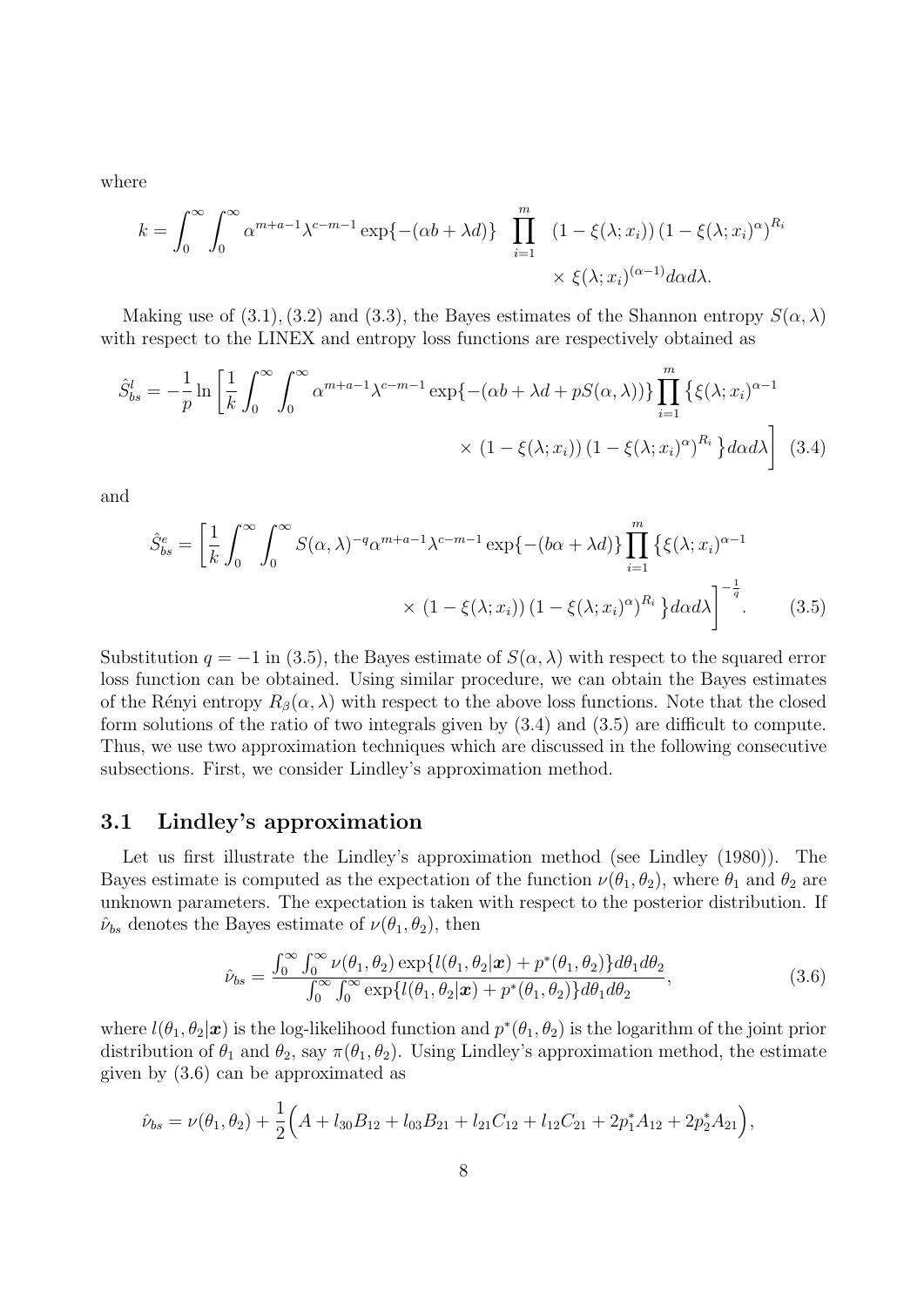where  $A = \sum_{i=1}^{2} \sum_{j=1}^{2} g_{ij} \eta_{ij}, p_i^* = \frac{\partial p^*}{\partial \theta_i}$  $\frac{\partial p^*}{\partial \theta_i}, \ g_i = \frac{\partial \nu}{\partial \theta_i}$  $\frac{\partial \nu}{\partial \theta_i}$ *,*  $g_{ij} = \frac{\partial^2 \nu}{\partial \theta_i \partial \theta_j}$  $\frac{\partial^2 \nu}{\partial \theta_i \partial \theta_j}, \ A_{ij} = g_i \eta_{ii} + g_j \eta_{ji}, \ B_{ij} =$  $(g_i\eta_{ii}+g_j\eta_{ij})\eta_{ii},\ C_{ij}=3g_i\eta_{ii}\eta_{ij}+g_j(\eta_{ii}\eta_{jj}+2\eta_{ij}^2),\ l_{ij}=\frac{\partial^{i+j}l}{\partial\theta^{i}\partial\theta}$  $\frac{\partial^{i+j} l}{\partial \theta_{i}^{i} \partial \theta_{2}^{j}}$ ,  $p^{*} = \ln \pi(\theta_{1}, \theta_{2})$  and  $\eta_{ij}$  is the  $(i, j)$ <sup>th</sup> element of the matrix  $\left[ -\frac{\partial^2 l}{\partial q_i} \right]$  $\overline{\partial \theta_1^i \partial \theta_2^j}$  $\int_{0}^{-1}$ , *i*, *j* = 1, 2. These terms are evaluated at the MLEs. Below, we present approximate Bayes estimates of the Shannon entropy with respect to the LINEX and entropy loss functions. For the case of the LINEX loss function when estimating  $S(\alpha, \lambda)$ , we have  $\nu(\alpha, \lambda) = \exp\{-pS(\alpha, \lambda)\}\$ . Further,

$$
g_1 = \frac{p\alpha^{p-2}}{\lambda^p} \left(1 + \alpha - \alpha^2 \psi'(\alpha + 1)\right) \eta(\alpha), \quad g_2 = -\frac{p\alpha^p}{\lambda^{p+1}} \eta(\alpha),
$$
  
\n
$$
g_{11} = \frac{p\alpha^{p-4}}{\lambda^p} \eta(\alpha) \left[-\alpha^4 \psi''(\alpha + 1) - \alpha(\alpha + 2) + p\alpha^2 \psi'(\alpha + 1)(\alpha^2 \psi'(\alpha + 1))\right.\n- 2(\alpha + 1)) + p(\alpha + 1)^2\right],
$$
  
\n
$$
g_{22} = \frac{p(p+1)\alpha^p}{\lambda^{p+2}} \eta(\alpha), \quad g_{12} = g_{21} = \frac{p^2 \alpha^{p-2}}{\lambda^{p+1}} \left(\alpha^2 \psi'(\alpha + 1) - \alpha - 1\right) \eta(\alpha),
$$

where  $\eta(\alpha) = \exp \{ p(1 + \psi(1) - \psi(\alpha + 1) - \frac{1}{\alpha}) \}$  $\frac{1}{\alpha}$ }. Thus, the Bayes estimate of *S*( $\alpha$ ,  $\lambda$ ) with respect to the LINEX loss function is obtained as

$$
\hat{S}_{bs}^{l} = -\frac{1}{p} \ln \left[ \exp\{-p\hat{S}(\alpha,\lambda)\} + \frac{1}{2} [(g_{11}\eta_{11} + g_{22}\eta_{22} + 2g_{12}\eta_{12}) + l_{30}\eta_{11}(g_{1}\eta_{11} + g_{2}\eta_{12})
$$
  
+  $l_{03}\eta_{22}(g_{2}\eta_{22} + g_{1}\eta_{21}) + l_{21}(3g_{1}\eta_{11}\eta_{12} + g_{2}(\eta_{11}\eta_{22} + 2\eta_{12}^{2})) + l_{12}(3g_{2}\eta_{22}\eta_{21}$   
+  $g_{1}(\eta_{22}\eta_{11} + 2\eta_{21}^{2})) + 2p_{1}^{*}(g_{1}\eta_{11} + g_{2}\eta_{21}) + 2p_{2}^{*}(g_{2}\eta_{22} + g_{1}\eta_{12})]$  (3.7)

For the case of entropy loss function, we have  $\nu(\alpha, \lambda) = S(\alpha, \lambda)^{-q}$ . Also,

$$
g_1 = -q \left( \psi'(\alpha+1) - \frac{\alpha+1}{\alpha^2} \right) S(\alpha, \lambda)^{-q-1}, \quad g_2 = -\frac{q}{\lambda} S(\alpha, \lambda)^{-q-1},
$$
  
\n
$$
g_{11} = \frac{-q}{\alpha^4} \left[ \alpha S(\alpha, \lambda) \left( \alpha^3 \psi''(\alpha+1) + \alpha + 2 \right) - (q+1) \left( \alpha + 1 - \alpha^2 \psi'(\alpha+1) \right)^2 \right] S(\alpha, \lambda)^{-q-2},
$$
  
\n
$$
g_{22} = \frac{q}{\alpha \lambda^2} \left( -\alpha \left( \ln \left( \frac{\alpha}{\lambda} \right) + \psi(1) \right) + \alpha \psi(\alpha+1) + \alpha q + 1 \right) S(\alpha, \lambda)^{-q-2},
$$
  
\n
$$
g_{12} = g_{21} = \frac{q(q+1)}{\lambda} \left( \psi'(\alpha+1) - \frac{\alpha+1}{\alpha^2} \right) S(\alpha, \lambda)^{-q-2}.
$$

Therefore, with respect to the entropy loss function, the Bayes estimate of  $S(\alpha, \lambda)$  is obtained as

$$
\hat{S}_{bs}^{e} = \left[ \hat{S}(\alpha, \lambda)^{-q} + \frac{1}{2} [(g_{11}\eta_{11} + g_{22}\eta_{22} + 2g_{12}\eta_{12}) + l_{30}\eta_{11}(g_{1}\eta_{11} + g_{2}\eta_{12}) + l_{03}\eta_{22} \right] \times (g_{2}\eta_{22} + g_{1}\eta_{21}) + l_{21}(3g_{1}\eta_{11}\eta_{12} + g_{2}(\eta_{11}\eta_{22} + 2\eta_{12}^{2})) + l_{12} \times (3g_{2}\eta_{22}\eta_{21} + g_{1}(\eta_{22}\eta_{11} + 2\eta_{21}^{2})) + 2p_{1}^{*}(g_{1}\eta_{11} + g_{2}\eta_{21}) + 2p_{2}^{*}(g_{2}\eta_{22} + g_{1}\eta_{12}) \right]^{-\frac{1}{q}}.
$$
\n(3.8)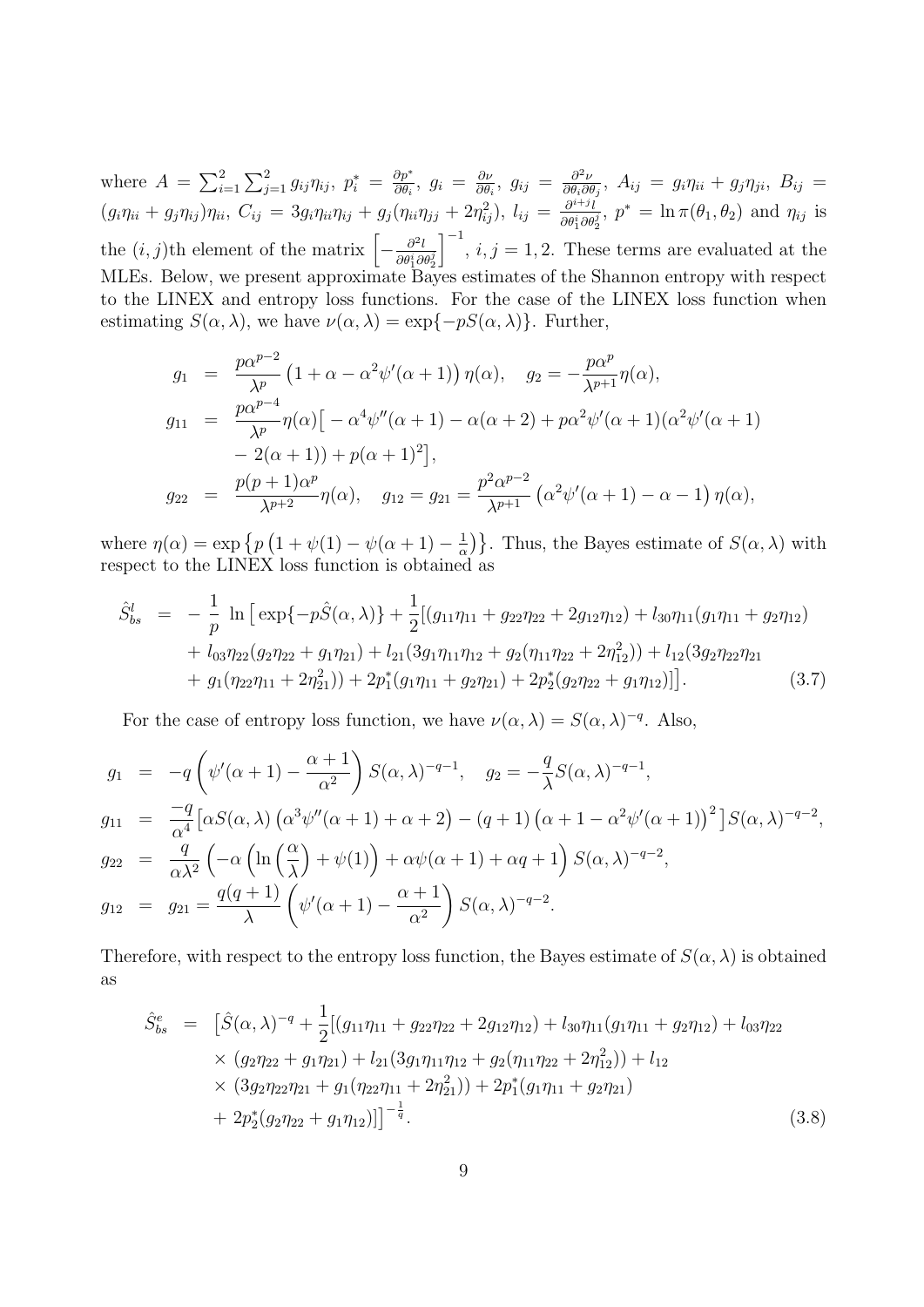We recall that the right hand side expressions of (3*.*7) and (3*.*8) are to be evaluated at the MLEs  $\hat{\alpha}$  and  $\lambda$ . The Bayes estimate of the Shannon entropy with respect to the squared error loss function can be deduced from  $(3.8)$  on substituting  $q = -1$ . The Bayes estimates of the R´enyi entropy with respect to the three loss functions can be obtained similarly. We omit the detailed expressions for the sake of conciseness.

#### **3.2 Importance sampling method**

In this subsection, we study importance sampling method for the computation of Bayes estimates of the unknown parametric functions given by (1*.*4) and (1*.*5). In this method, we need to rewrite the joint posterior distribution of  $\alpha$  and  $\lambda$  in (3.3). It is given by

$$
\Pi(\alpha,\lambda \mid \boldsymbol{x}) \propto IG_{\lambda}\left(m-c,\sum_{i}^{m}x_{i}\right)G_{\alpha|\lambda}\left(m+a,b-\sum_{i=1}^{m}\ln\xi(\lambda;x_{i})\right)\kappa(\alpha,\lambda),
$$

where

$$
\kappa(\alpha, \lambda) = \frac{(b - \sum_{i=1}^{m} \ln \xi(\lambda; x_i))^{-(m+a)} \prod_{i=1}^{m} (1 - \xi(\lambda; x_i)^{\alpha})^{R_i}}{(\sum_{i=1}^{m} x_i)^{m-c} \exp \{ \lambda d + \sum_{i=1}^{m} \ln \xi(\lambda; x_i) \}}
$$

The following steps can be used to get Bayes estimates of a function say  $g(\alpha, \lambda)$  with respect to the LINEX and entropy loss functions.

- Step-1 Generate  $\lambda$  from an inverse gamma distribution with shape parameter  $(m c)$  and scale parameter  $(\sum_{i=1}^{m} x_i)^{-1}$  denoted by  $IG_{\lambda}(m-c, \sum_{i=1}^{m} x_i)$ .
- Step-2 For a given  $\lambda$  obtained in Step-1, generate  $\alpha$  from a gamma distribution with shape parameter  $(m + a)$  and scale parameter  $(b - \sum_{i=1}^{m} \ln \xi(\lambda; x_i))^{-1}$  denoted by  $G_{\alpha|\lambda}(m + a)$  $a, b - \sum_{i=1}^{m} \ln \xi(\lambda; x_i)).$
- Step-3 Repeat Step-1 and Step-2 for *N* times to obtain  $(\alpha_1, \lambda_1), \ldots, (\alpha_N, \lambda_N)$ .
- Step-4 The Bayes estimates of a parametric function  $q(\alpha, \lambda)$  under the LINEX and entropy loss functions are given by

$$
\hat{g}_{bs}^l = -\frac{1}{p} \ln \left[ \frac{\sum_{i=1}^N \exp\{-pg(\alpha_i, \lambda_i)\} k(\alpha_i, \lambda_i)}{\sum_{i=1}^N k(\alpha_i, \lambda_i)} \right]
$$
(3.9)

*.*

and

$$
\hat{g}_{bs}^e = \left[ \frac{\sum_{i=1}^N g(\alpha_i, \lambda_i)^{-q} k(\alpha_i, \lambda_i)}{\sum_{i=1}^N k(\alpha_i, \lambda_i)} \right]^{-\frac{1}{q}}, \qquad (3.10)
$$

respectively. The Bayes estimate of  $g(\alpha, \lambda)$  with respect to the squared error loss function can be obtained from (3.10) when  $q = -1$ . Further, under LINEX and entropy loss functions, the Bayes estimates of the Shannon and Rényi entropy functions can be computed from  $(3.9)$ and (3.10) when  $g(\alpha, \lambda) = S(\alpha, \lambda)$  and  $g(\alpha, \lambda) = R_\beta(\alpha, \lambda)$ , respectively.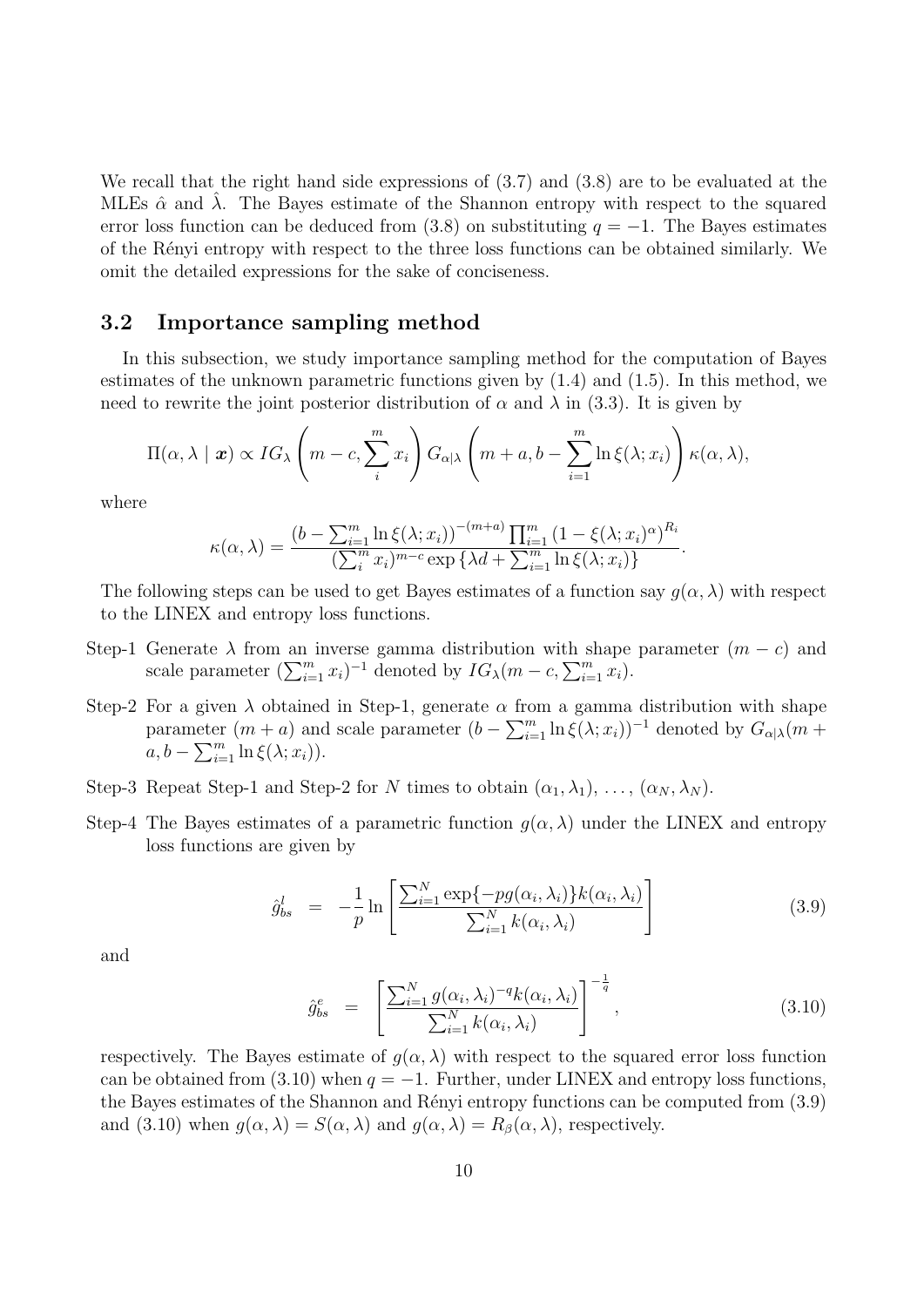## **4 Interval estimation**

In this section, we study interval estimation for the Shannon and Rényi entropies using different techniques. In particular, we obtain three types of interval estimates: asymptotic, bootstrap confidence intervals and highest posterior density credible intervals. First, we consider asymptotic confidence intervals.

### **4.1 Asymptotic confidence intervals**

In this subsection, we derive asymptotic confidence intervals of the entropy functions using two approaches: normal approximation (NA) of the MLE and the normal approximation of the log-transformed (NL) MLE.

#### **4.1.1 NA method**

The NA method is a useful tool to obtain asymptotic confidence intervals. To obtain 100(1*−γ*)% confidence intervals for *S*(*α, λ*) and *Rβ*(*α, λ*), we need the inverse of the observed Fisher information matrix of  $\alpha$  and  $\lambda$ . This is given by

$$
\hat{I}^{-1}(\hat{\alpha},\hat{\lambda}) = \begin{pmatrix} -l_{20} & -l_{11} \\ -l_{11} & -l_{02} \end{pmatrix}_{(\alpha,\lambda)=(\hat{\alpha},\hat{\lambda})}^{-1} = \begin{pmatrix} Var(\hat{\alpha}) & Cov(\hat{\alpha},\hat{\lambda}) \\ Cov(\hat{\alpha},\hat{\lambda}) & Var(\hat{\lambda}) \end{pmatrix} = \begin{pmatrix} \eta_{11} & \eta_{12} \\ \eta_{21} & \eta_{22} \end{pmatrix},
$$

where

$$
l_{20} = -\frac{m}{\alpha^2} - 2 \sum_{i=1}^{m} R_i \frac{\xi(\lambda; x_i)^{\alpha} \ln \xi(\lambda; x_i)}{1 - \xi(\lambda; x_i)^{\alpha}} \left( 1 + \frac{\xi(\lambda; x_i)^{\alpha}}{(1 - \xi(\lambda; x_i)^{\alpha})} \right),
$$
  
\n
$$
l_{02} = \frac{m}{\lambda^2} - \frac{\alpha}{\lambda^4} \sum_{i=1}^{m} R_i \frac{x_i^2 (1 - \xi(\lambda; x_i))^{\xi(\lambda; x_i)^{\alpha - 1}}}{(1 - \xi(\lambda; x_i)^{\alpha})} \left( \frac{\alpha (1 - \xi(\lambda; x_i))^{\xi(\lambda; x_i)^{\alpha - 1}}}{(1 - \xi(\lambda; x_i)^{\alpha})} + \frac{2\lambda}{x_i} - 1 + \frac{(\alpha - 1)(1 - \xi(\lambda; x_i))}{\xi(\lambda; x_i)} \right) - (\alpha - 1) \sum_{i=1}^{m} \frac{x_i^2 (1 - \xi(\lambda; x_i))}{\lambda^4 \xi(\lambda; x_i)} \left( 1 + \frac{(1 - \xi(\lambda; x_i))}{\xi(\lambda; x_i)} - \frac{2\lambda}{x_i} \right) - 2 \sum_{i=1}^{m} \frac{x_i}{\lambda^3},
$$
  
\n
$$
l_{11} = \frac{1}{\lambda^2} \sum_{i=1}^{m} \frac{R_i x_i (1 - \xi(\lambda; x_i)) \xi(\lambda; x_i)^{\alpha - 1}}{(1 - \xi(\lambda; x_i)^{\alpha})} \left( 1 + \frac{\alpha \xi(\lambda; x_i)^{\alpha} \ln \xi(\lambda; x_i)}{(1 - \xi(\lambda; x_i)^{\alpha})} + \alpha \ln \xi(\lambda; x_i) \right) - \frac{1}{\lambda^2} \sum_{i=1}^{m} \frac{x_i (1 - \xi(\lambda; x_i))}{\xi(\lambda; x_i)}.
$$

Further, to obtain the approximate confidence intervals of the Shannon and Rényi entropy measures, we apply delta method. We refer to Greene (2003) for a detailed account of this method. Assume

$$
\tau_S^T = \left(\frac{\partial S(\alpha, \lambda)}{\partial \alpha}, \frac{\partial S(\alpha, \lambda)}{\partial \lambda}\right) \text{ and } \tau_{R_\beta}^T = \left(\frac{\partial R_\beta(\alpha, \lambda)}{\partial \alpha}, \frac{\partial R_\beta(\alpha, \lambda)}{\partial \lambda}\right),
$$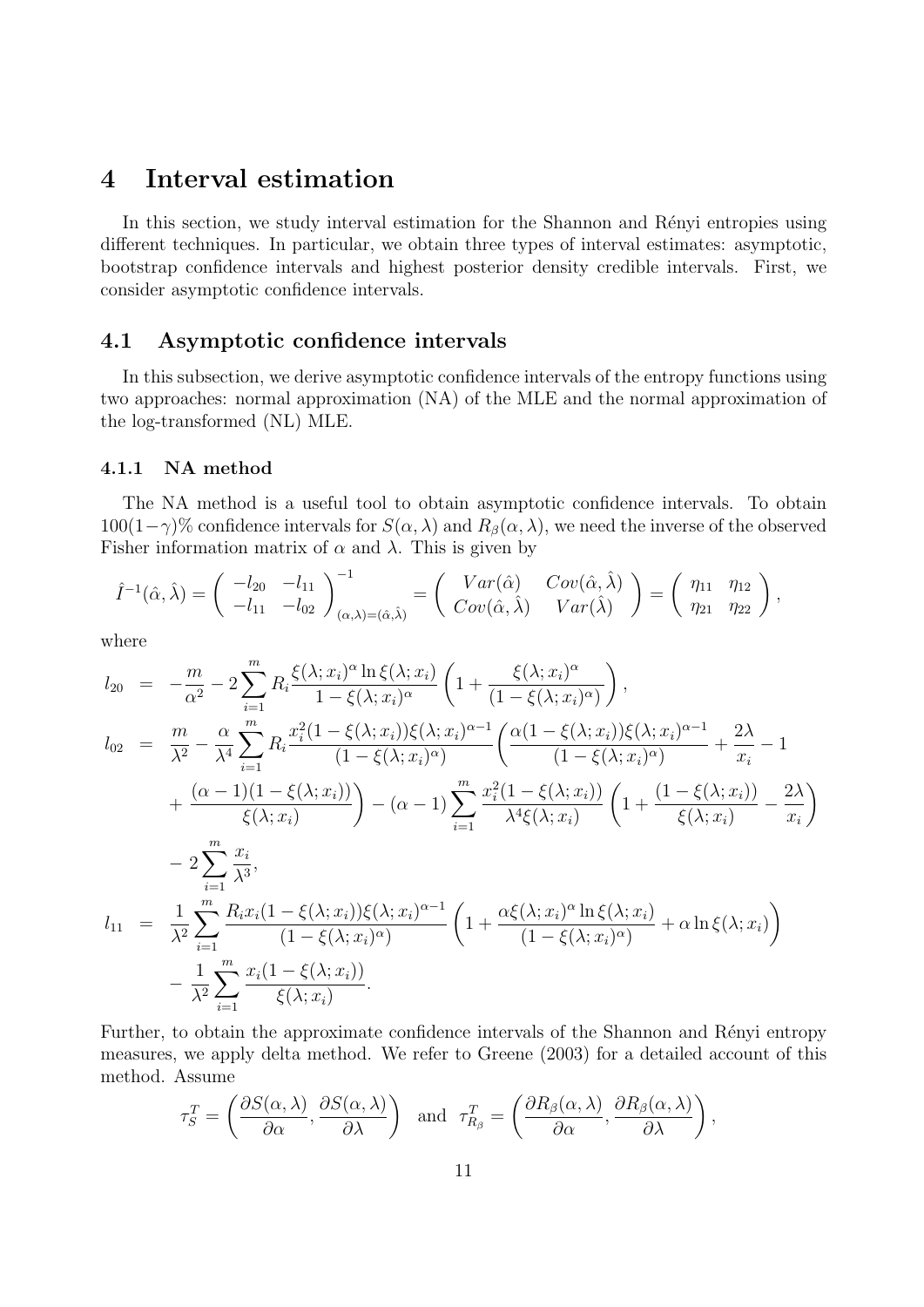where

$$
\frac{\partial S(\alpha,\lambda)}{\partial \alpha} = \psi'(\alpha+1) - \frac{\alpha+1}{\alpha^2}, \quad \frac{\partial S(\alpha,\lambda)}{\partial \lambda} = \frac{\partial R_{\beta}(\alpha,\lambda)}{\partial \lambda} = \frac{1}{\lambda},
$$

$$
\frac{\partial R_{\beta}(\alpha,\lambda)}{\partial \alpha} = \frac{\beta}{1-\beta} \left( \psi(\beta(\alpha-1)+1) - \psi(\beta\alpha+1) + \frac{1}{\alpha} \right).
$$

Moreover, the approximate estimated variances of  $\hat{S}$  and  $\hat{R}_{\beta}$  are given by

$$
\widehat{Var}(\hat{S}) = \left[\tau_S^T \hat{I}(\hat{\alpha}, \hat{\lambda})^{-1} \tau_S\right] \text{ and } \widehat{Var}(\hat{R}_{\beta}) = \left[\tau_{R_{\beta}}^T \hat{I}(\hat{\alpha}, \hat{\lambda})^{-1} \tau_{R_{\beta}}\right].
$$

Therefore,  $(\hat{S} - S)/\sqrt{\widehat{Var}(\hat{S})}$  and  $(\hat{R}_{\beta} - R_{\beta})/$  $\sqrt{\widehat{Var}(\hat{R}_{\beta})}$  asymptotically follow standard normal distribution. Thus, the  $100(1-\gamma)\%$  asymptotic confidence intervals for the Shannon and Rényi entropies are respectively given by

$$
\hat{S} \pm Z_{\gamma/2} \sqrt{\widehat{Var}(\hat{S})}
$$
 and  $\hat{R}_{\beta} \pm Z_{\gamma/2} \sqrt{\widehat{Var}(\hat{R}_{\beta})}$ ,

where  $Z_{\gamma/2}$  denotes the upper  $(\gamma/2)$ th percentile of the standard normal distribution.

#### **4.1.2 NL method**

The method presented in the above subsection has some demerits. For instance, NA based method does not perform well when the sample sizes are small. Sometimes, it gives negative lower bound for the unknown positive valued parameter. A different transformation of the MLE can be used to correct the inadequate performance of the NA method. The  $100(1-\gamma)\%$ normal approximate confidence intervals for log-transformed MLE are obtained as

$$
\ln \hat{S} \pm Z_{\gamma/2} \sqrt{\eta_{11}(\ln \hat{S})} \text{ and } \ln \hat{R}_{\beta} \pm Z_{\gamma/2} \sqrt{\eta_{22}(\ln \hat{R}_{\beta})},
$$

where  $\eta_{11}(\ln \hat{S}) = Var(\ln \hat{S})$  and  $\eta_{22}(\ln \hat{R}_{\beta}) = Var(\ln \hat{R}_{\beta})$ . Thus, based on the normal approximation of the log-transformed MLE, the  $100(1 - \gamma)$ % confidence intervals for  $S(\alpha, \lambda)$ and  $R_\beta(\alpha, \lambda)$  are computed as

$$
\hat{S} \times \exp \left\{ \pm \frac{Z_{\gamma/2} \sqrt{\widehat{Var}(\hat{S})}}{\hat{S}} \right\} \text{ and } \hat{R}_{\beta} \times \exp \left\{ \pm \frac{Z_{\gamma/2} \sqrt{\widehat{Var}(\hat{R}_{\beta})}}{\hat{R}_{\beta}} \right\},\
$$

respectively.

#### **4.2 Bootstrap algorithm and confidence intervals**

In this subsection, we construct the percentile bootstarp (Boot-*p*) (see Efron and Tibshirani (1986)) and bootstarp-*t* (Boot-*t*) (see Hall (1988)) confidence intervals for the Shannon and Rényi entropy functions given by  $(1.4)$  and  $(1.5)$ . The bootstrap based methods are commonly used to estimate confidence intervals, though it can be used to estimate bias and variance of an estimator or calibrate hypothesis tests. Below, we describe the steps required for the estimation of the confidence intervals using these methods. First we illustrate Boot-*p* method.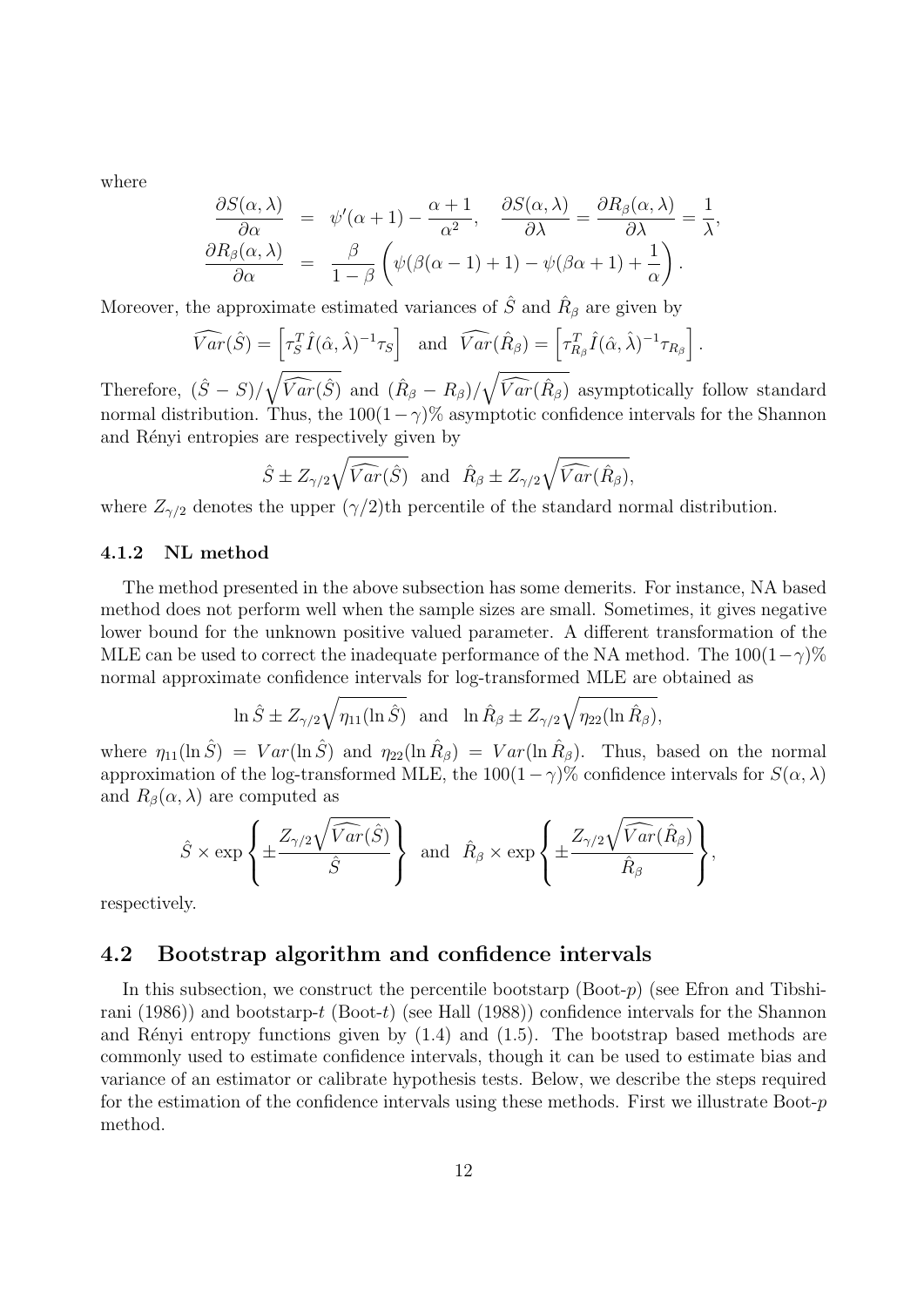#### **4.2.1 Boot-p method**

- Step-1 From Equations (2.2) and (2.3) under the original datasets  $x_i, i = 1, \ldots, m$ , we obtain  $\hat{\alpha}$  and  $\lambda$ , and then compute the estimates of the Shannon and Rényi entropy measures. The estimates for the estimands given by (1.4) and (1.5) are denoted by  $\hat{S}$  and  $\hat{R}_{\beta}$ , respectively. The algorithm described in Balakrishnan and Sandhu (1995) is used for the generation purpose.
- Step-2 Generate a bootstrap sample  $x^* = (x_1^*, \ldots, x_m^*)$  from Step-1 based on the pre-specified censoring scheme. Obtain  $\hat{\alpha}^*$  and  $\hat{\lambda}^*$  and compute the bootstrap estimates  $\hat{S}^*$  and  $\hat{R}^*_{\beta}$ .
- Step-3 Repeat Step-2 for  $N = 1000$  times. Then, we obtain  $\hat{S}_1^*, \ldots, \hat{S}_{1000}^*$  and  $\hat{R}_{\beta 1}^*, \ldots, \hat{R}_{\beta 1000}^*$ where  $\hat{S}_i^* = \hat{S}^*(\hat{\alpha}^{*i}, \hat{\lambda}^{*i})$  and  $\hat{R}_{\beta i}^* = \hat{R}_{\beta}(\hat{\alpha}^{*i}, \hat{\lambda}^{*i})$  for  $i = 1, ..., 1000$ .
- Step-4 Arrange  $\hat{S}^*_i$  and  $\hat{R}^*_{\beta i}$ ,  $i = 1, \ldots, 1000$  in ascending order and denote  $\hat{S}^*_{(1)}, \ldots, \hat{S}^*_{(1000)}$  and  $\hat{R}^*_{\beta(1)}, \ldots, \hat{R}^*_{\beta(1000)}$ , respectively.

Then, the  $100(1 - \gamma)$ % boot-*p* confidence intervals for Shannon's and Rényi's entropies are respectively given by

$$
\left(\hat{S}_{\left(i\frac{\gamma}{2}\right)}, \ \hat{S}_{\left(i\left(1-\frac{\gamma}{2}\right)\right)}\right) \ \ \text{and} \ \ \left(\hat{R}_{\beta\left(i\frac{\gamma}{2}\right)}, \ \hat{R}_{\beta\left(i\left(1-\frac{\gamma}{2}\right)\right)}\right).
$$

Note that when  $N = 1000$ , the bootstrap percentile confidence intervals of  $S(\alpha, \lambda)$  and  $R_\beta(\alpha, \lambda)$  at 95% level of confidence are  $(\hat{S}_{(25)}, \hat{S}_{(975)})$  and  $(\hat{R}_{\beta(25)}, \hat{R}_{\beta(975)})$ , respectively.

#### **4.2.2 Boot-t method**

An advantage of the Boot-*p* is its simplicity. However, when the sample size is small, the percentile approach is generally not as accurate as the Boot-*t* method. Next, we illustrate the algorithm for the Boot-*t* method.

- Step-1 Similar to Step-1 and Step-2 as in Boot- $p$  method, obtain the bootstrap estimates  $\hat{S}^*$ and  $\hat{R}^*_{\beta}$  for the Shannon and Rényi entropies.
- Step-2 Compute the variance-covariance matrix  $I^*(\hat{\alpha}^*, \hat{\lambda}^*)^{-1}$  based on the variance-covariance matrix as in Subsection 4*.*1*.*1. Define

$$
T_{S_i}^* = \frac{\hat{S}_i^* - \hat{S}_i}{\sqrt{\widehat{Var}(\hat{S}_i^*)}} \text{ and } T_{R_{\beta i}}^* = \frac{\hat{R}_i^* - \hat{R}_i}{\sqrt{\widehat{Var}(\hat{R}_i^*)}}
$$

for  $i = 1, ..., N$ . Let  $N = 1000$ .

Step-3 Repeat Step-1 and Step-2 1000 times to obtain  $T_{S_1}^*, \ldots, T_{S_{1000}}^*$  and  $T_{R_{\beta 1}}^*, \ldots, T_{R_{\beta 1000}}^*$ .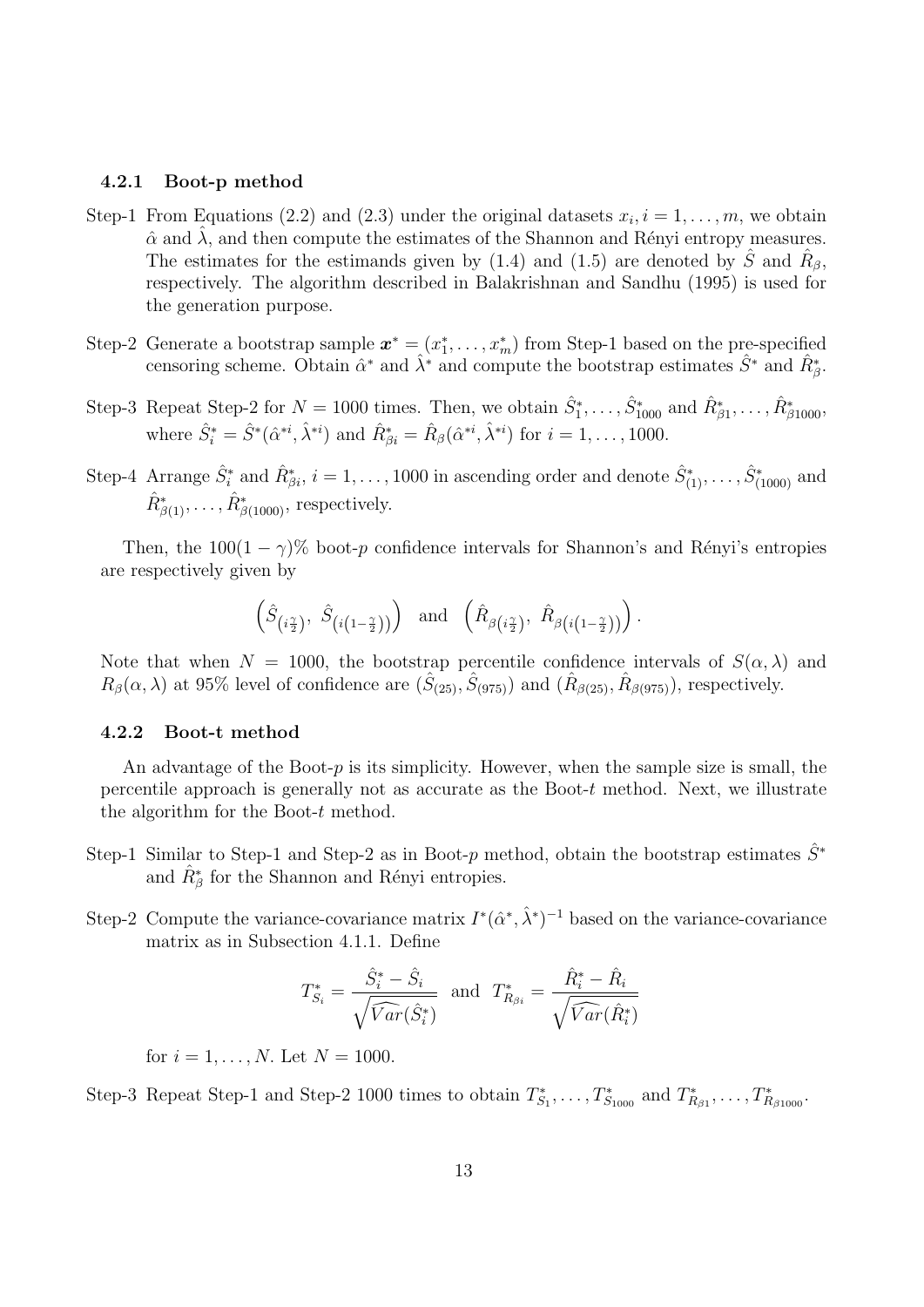Step-4 Arrange  $T_{S_i}^*$  and  $T_{R_{\beta i}}^*$ ,  $i = 1, \ldots, 1000$  in ascending order. Denote  $T_{S_{(1)}}^*, \ldots, T_{S_{(1000)}}^*$ and  $T_{R_{\beta(1)}}^*$ , ...,  $T_{R_{\beta(1000)}}^*$ .

Thus, the  $100(1 - \gamma)$ % boot-*t* confidence intervals for the Shannon and Rényi entropies are obtained as

$$
\left(\hat{T}_{S_{\left(i\frac{\gamma}{2}\right)}},\ \hat{T}_{S_{\left(i\left(1-\frac{\gamma}{2}\right)\right)}}\right)\ \ \text{and}\ \ \left(\hat{T}_{R_\beta\left(i\frac{\gamma}{2}\right)},\ \hat{T}_{R_\beta\left(i\left(1-\frac{\gamma}{2}\right)\right)}\right),
$$

respectively. For the above case, the boot-*t* confidence intervals of  $S(\alpha, \lambda)$  and  $R_\beta(\alpha, \lambda)$  at  $95\%$  level of confidence can be obtained as  $(\hat{T}_{S(25)}, \hat{T}_{S(975)})$  and  $(\hat{T}_{R_{\beta}(25)}, \hat{T}_{R_{\beta}(975)})$ , respectively.

#### **4.3 HPD credible intervals**

In this subsection we propose highest posterior density (HPD) credible intervals of the entropy functions given by (1*.*4) and (1*.*5). The method due to Chen and Shao (1999) is used in this purpose. Denote  $S_i = S(\alpha^{(i)}, \lambda^{(i)})$ ,  $R_{\beta i} = R_{\beta}(\alpha^{(i)}, \lambda^{(i)})$  and

$$
t_i = \frac{\kappa(\alpha^{(i)}, \lambda^{(i)})}{\sum_{i=1}^N \kappa(\alpha^{(i)}, \lambda^{(i)})}, \ i = 1, \dots, N,
$$

where  $\lambda^{(i)}$  and  $\alpha^{(i)}$  for  $i = 1, \ldots, N$  are posterior samples generated from Step-1 and Step-2 in Subsection 3.2 for  $\lambda$  and  $\alpha$ , respectively. Let  $S_{(i)}$  and  $R_{\beta(i)}$  be the ordered values of  $S_i$ and  $R_{\beta i}$ , respectively. Then, the *p*th quantile of  $S(\lambda, \alpha)$  and  $R_{\beta}(\alpha, \lambda)$  can be estimated respectively by

$$
\hat{S}^{(p)} = \begin{cases} S_{(1)}, & p = 0\\ S_{(i)}, & \sum_{j=1}^{i-1} t_j < p \le \sum_{j=1}^{i} t_j \end{cases}
$$

and

$$
\hat{R}_{\beta}^{(p)} = \begin{cases} R_{\beta(1)}, & p = 0 \\ R_{\beta(i)}, & \sum_{j=1}^{i-1} t_j < p \le \sum_{j=1}^{i} t_j \end{cases}.
$$

Let  $\Box$  denote the greatest integer function. Then, among the intervals of the following forms

$$
\left(\hat{S}^{(\frac{j}{N})},\hat{S}^{(\frac{j+[N(1-\gamma)]}{N})}\right) \text{ and } \left(\hat{R}_{\beta}^{(\frac{j}{N})},\hat{R}_{\beta}^{(\frac{j+[N(1-\gamma)]}{N})}\right),
$$

where  $j = 1, \ldots, N - [N(1 - \gamma)]$ , the 100(1 -  $\gamma$ )% HPD intervals for  $S(\alpha, \lambda)$  and  $R_\beta(\alpha, \lambda)$ are the corresponding one having the smallest interval widths.

## **5 Simulation study and real-life data analysis**

This section deals with the comparison of the proposed estimates in terms of their average values, mean squared errors and average lengths. A real dataset is further considered to illustrate the estimates derived in the previous sections.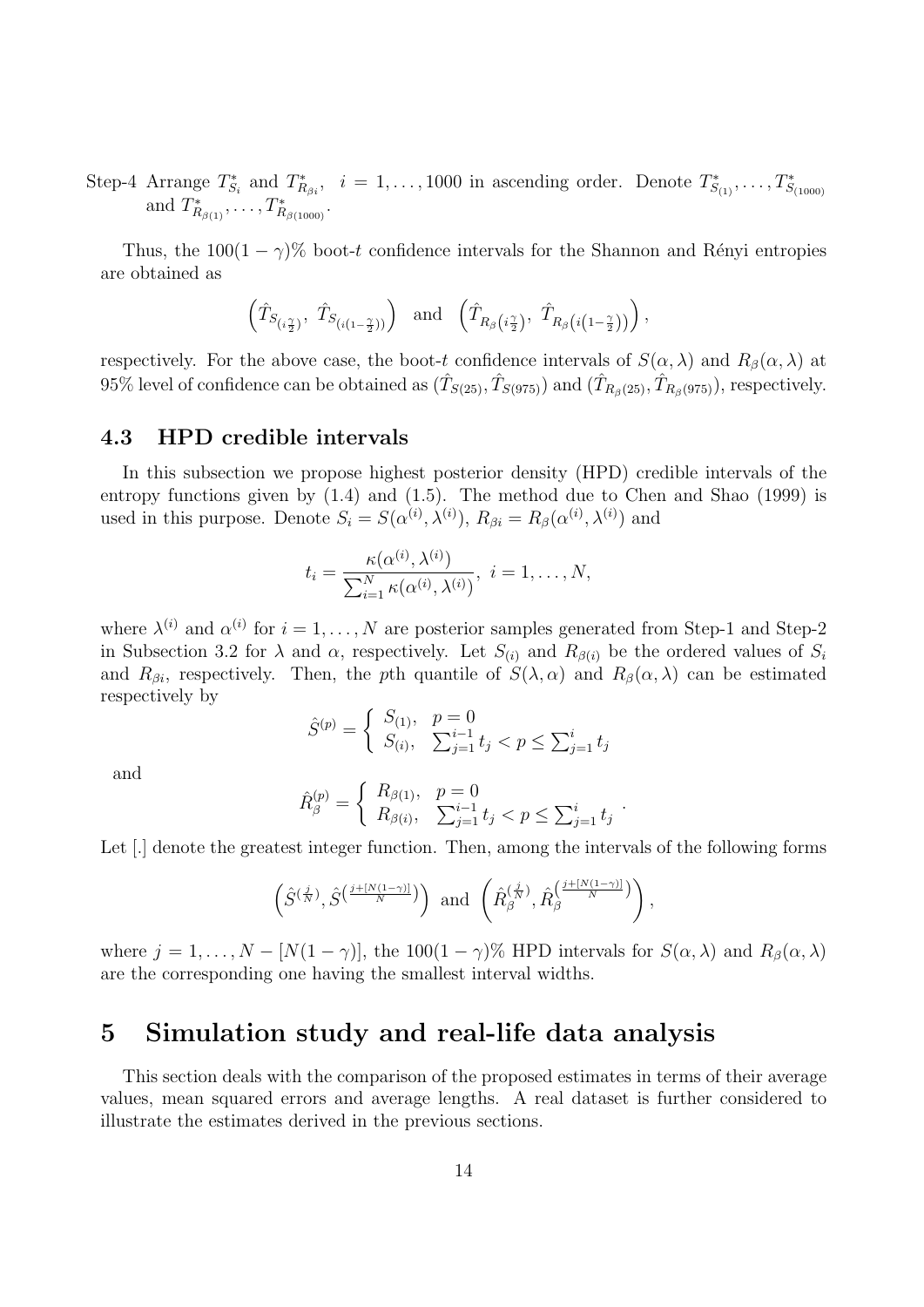#### **5.1 Numerical comparisons**

In this subsection, we carry out a numerical study for the comparison of the proposed estimates of the entropy functions given by (1*.*4) and (1*.*5). For the MLEs and Bayes estimates, the comparisons are made based on their average values and mean squared errors. However, for the interval estimates, we compare with respect to their average lengths. In this purpose, we utilize 1000 progressive type-II censored samples for each simulations. All the computations are performed using Monte Carlo simulations on the statistical software *R*-3*.*5*.*1*.* Further, for the generation of the progressive type-II censored samples we use the algorithm provided by Balakrishnan and Sandhu (1995). Here, two different sample sizes  $n = 30, 40$  and four failure sample sizes  $m = 20, 25, 30, 40$  are taken. For the simulation purpose, the parameter values are taken to be  $\alpha = 0.5$  and  $\lambda = 1$ . The MLEs are computed using optimx package in *R* software. The mean squared errors of the estimates are calculated using the formula

$$
MSE = \frac{1}{M} \sum_{i=1}^{M} (\hat{\theta}_k^{(i)} - \theta_k)^2, \quad k = 1, 2.
$$

For the problem under study,  $\theta_1 = S(\alpha, \lambda)$ ,  $\theta_2 = R_\beta(\alpha, \lambda)$  and  $M = 1000$ . Further, the notation  $(0^3, 2)$  used in tables denotes the censoring scheme  $(0, 0, 0, 2)$ . The Bayes estimates with respect to the LINEX loss function are computed for the values of  $p = -0.5, 0.05$ . For the case of entropy loss function, we take  $q = -0.5, 0.5$ . The values of the hyperparameters are taken as  $a = 2$ ,  $b = 3$ ,  $c = 2$  and  $d = 3$ . Before pointing out the observations from the numerical values presented in tables, we mention that each table (Tables 1-3) contains 8 columns and 56 rows. For particular  $(n, m)$ , each scheme has four rows. The average values and the MSEs (in parenthesis) of the MLEs are presented in the third column and that of the Bayes estimates are provided in the fourth-eight columns. In particular, the fourth column presents the same for the Bayes estimates with respect to the squared error loss function. The fifth-sixth and seventh-eighth columns respectively present the Bayes estimates with respect to the LINEX and entropy loss functions. For each censoring schemes in Tables 1 *−* 3, the fourth-eighth columns have four rows. The first and second (third and fourth) rows represent the average values and their corresponding MSEs of the Bayes estimates obtained using Lindley's approximation (importance sampling) methods. Now, we provide observations made from the presented tables.

(1) Table 1 provides the average values and MSEs of the ML and Bayes estimates of the Shannon entropy  $S(\alpha, \lambda)$  for different choices of  $(n, m)$  and censoring schemes. Note that when  $(\alpha, \lambda) = (0.5, 1.0), S(\alpha, \lambda) = 2.306853$ . In general, we notice that the Bayes estimates have superior performance than the MLEs in terms of the MSEs. For the case of the LINEX loss function, the Bayes estimate seems to be a reasonable choice when  $p = 0.05$ . Further, the performance of the Bayes estimate under squared error loss function and that under LINEX loss function is similar for small values of *p*. When we consider entropy loss function, the Bayes estimate with  $q = 0.5$  is superior than that for  $q = -0.5$ . It is also observed that the Bayes estimates obtained using Lindley's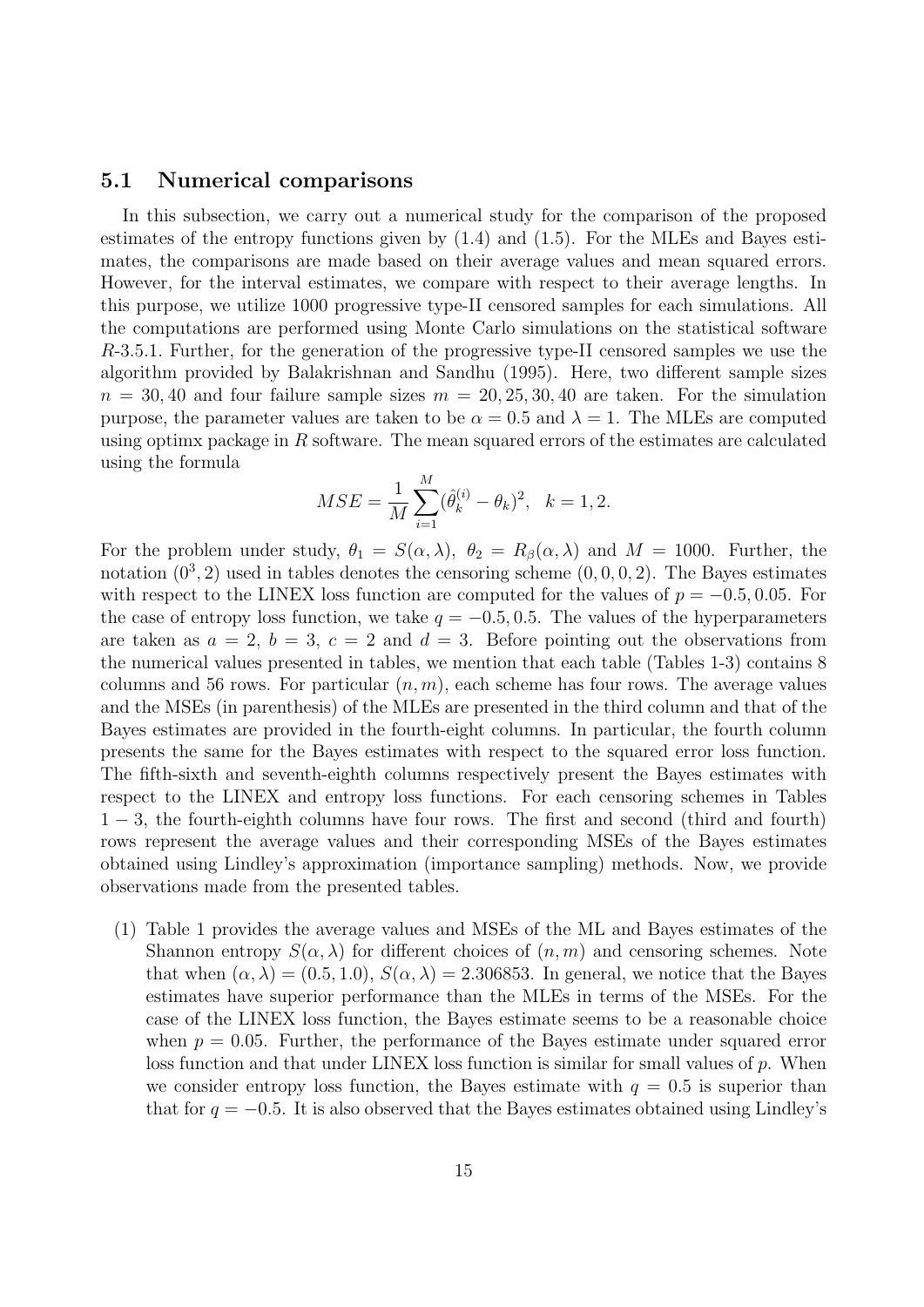approximation method have better performance than that obtained using importance sampling method in terms of the MSEs.

- (2) In Tables 2 and 3, we present the average values and their MSEs of the estimates of the Rényi entropy  $R_\beta(\alpha, \lambda)$  under various choices of  $(n, m)$  and censoring schemes. The values of  $\beta$  are considered to be 0.25 and 0.75 in Table 2 and Table 3, respectively. Let  $(\alpha, \lambda) = (0.5, 1.0)$ . Then,  $R_\beta(\alpha, \lambda) = 1.680823$  when  $\beta = 0.25$ , and  $R_\beta(\alpha, \lambda) =$ 0.648021 when  $\beta = 0.75$ . Similar observations to the case of the Shannon entropy are noticed. It is worth pointing that similar pattern for various other censoring schemes is also observed. As the effective sampling sizes increase the average values tend to the actual value of the estimand whereas the MSEs tend to decrease.
- (3) We present the average length of 95% confidence intervals of the Shannon entropy  $S(\alpha, \lambda)$  and the Rényi entropy  $R_\beta(\alpha, \lambda)$  in Table 4 for various choices of  $(n, m)$  and censoring schemes. In this table, each censoring scheme corresponds to three rows. The first row represents the average length of the confidence intervals for the Shannon entropy. The second and third rows present that for the Rényi entropy function when  $\beta = 0.25$  and  $\beta = 0.75$ , respectively. Four methods have been used to compute the average interval lengths. Among two asymptotic confidence intervals, the performance of NA method is the best. On the other hand, when we use bootstrap algorithms, Boot-*t* method provides better confidence intervals than Boot-*p* method. However, when comparing all the four methods, it is easy to notice that HPD credible intervals are the best in terms of the average length. Similar behaviour is observed for other censoring schemes. Further, the average interval length decreases when the effective sample size increases.

#### **5.2 Real-life data analysis**

In this subsection, we consider a real-life dataset for the illustration of the proposed estimates. It represents the number of million revolutions before failure for each of 23 ball bearings in a life test. The dataset is due to Lawless (2011), which has been used recently by Maiti and Kayal (2021). The dataset is given below.

17.88 28.92 33 41.52 42.12 45.6 48.4 51.84 51.96 54.12 55.56 67.8 68.64 68.64 68.88 84.12 93.12 98.64 105.12 105.84 127.92 128.04 173.4

To apply goodness of fit test, we consider various methods. These are Kolmogorov-Smirnov (KS) statistic, negative log-likelihood criterion, Akaikes-information criterion (*AIC* = 2*k −* 2 ln *L*), the associated second-order information criterion  $(AICc = 2k - 2 \ln L + \frac{2k(k+1)}{n-k-1})$  $\frac{2k(k+1)}{n-k-1}$ ) and Bayesian information criterion  $(BIC = k \ln n - 2 \ln L)$ , where *k* is the number of parameters of the model, *n* is the number of observations in the dataset, *L* is the maximum value of the likelihood function for the model. The values of the MLEs and five goodness of fit test statistics are presented in Table 5. The best distribution corresponds to the lowest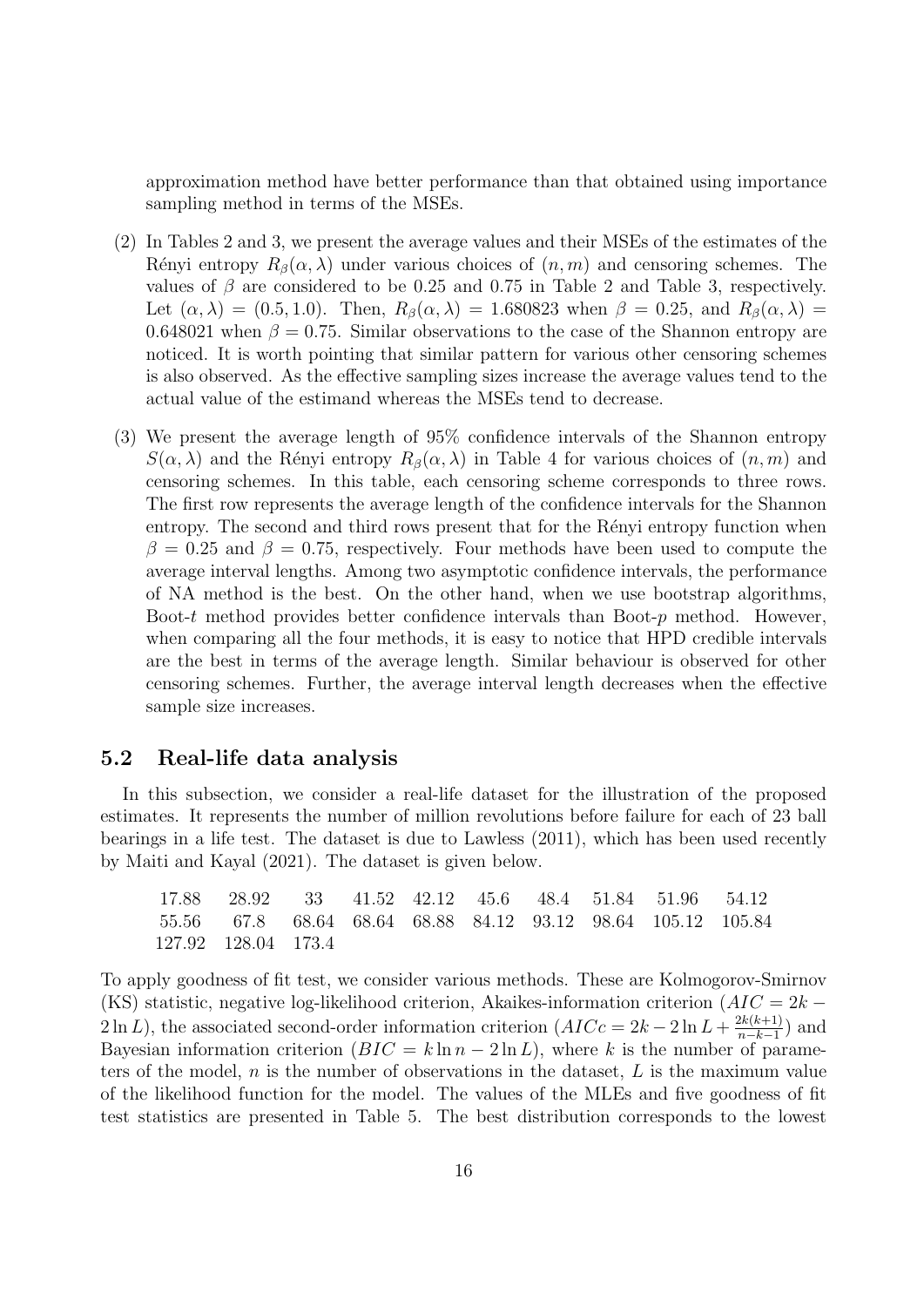*BIC, AICc, AIC,* − ln *L*, and *KS* statistic. The numerical values in Table 5 suggest that the generalized exponential distribution fits the data well compared to the other distributions (e.g. Weibull (WEI), exponential (EXP) and inverted exponential (IE) distributions). The histogram of the real dataset related to the number of million revolutions before failure and the density plots of four lifetime distributions are presented in Figure  $1(a)$ . The scaled total time on test (TTT) plot is useful to detect the shape of the hazard rate function, see, for instance, Mudholkar, Srivastava and Kollia (1996) and Mahmoudi (2011). Let  $X_{(i)}$ ,  $i = 1, \ldots, n$  be the *i*th order statistic of the sample  $X_{(1)}, \ldots, X_{(n)}$ . Then, the scaled TTT transform is

$$
\mu\left(\frac{u}{n}\right) = \frac{\sum_{i=1}^{u} X_{(i)} + (n - u)X_{(u)}}{\sum_{i=1}^{n} X_{(i)}},
$$

where  $u = 1, \ldots, n$ . It is known that the hazard rate function is increasing, decreasing, bathtub and unimodal when the graph of  $(u/n, \mu(u/n))$  is concave, convex, convex followed by concave and concave followed by convex, respectively. The scaled TTT plot of the given dataset has been depicted in Figure 1(b). The graph suggests that the hazard rate function of the number of million revolutions before failure for each of 23 ball bearings is increasing.



Figure 1: (a) The histogram of the real data considered in Subsection 5*.*2 and the plots of the probability density functions of the fitted GE, WEI, EXP and IE models and (b) scaled TTT plot based on real dataset.

Now, we compute proposed estimates for the Shannon and Rényi entropy functions based on the real dataset. In Table 6, we consider progressive type-II censored sample with sample size  $n = 23$ , and the failure sample size  $m = 17$ . Further, we adopt various schemes for the purpose of computation such as  $(6, 0^{16})$ ,  $(0^{16}, 6)$  and  $(0^8, 6, 0^8)$ . In Tables 7, 8, 9 and 10, the first and second rows respectively represent the values of the Bayes estimates obtained using Lindley's approximation and importance sampling methods.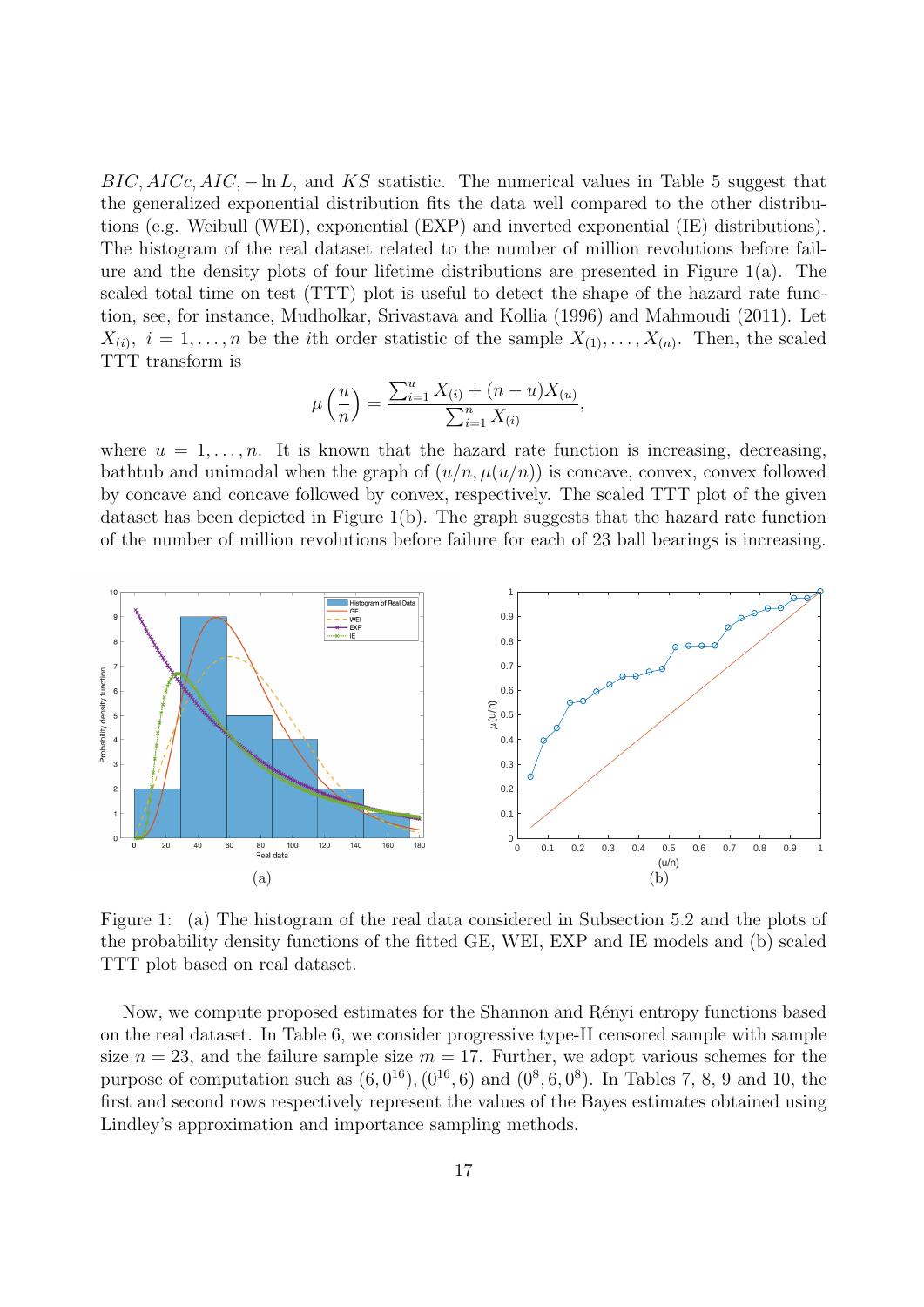|          |                             |           |                    | $\hat{S}^l_{bs}$ |            | $\overline{\hat{S}_{bs}^e}$ |           |
|----------|-----------------------------|-----------|--------------------|------------------|------------|-----------------------------|-----------|
| (n,m)    | Scheme                      | $\hat{S}$ | $\hat{S}^{s}_{bs}$ | $p=-0.5\,$       | $p = 0.05$ | $q = -0.5$                  | $q = 0.5$ |
| (30,20)  | $10,0^{19}$                 | 2.1380    | 2.4448             | 2.4737           | 2.4413     | 2.3757                      | 2.3582    |
|          |                             | (0.7591)  | (0.3987)           | (0.4116)         | (0.3871)   | (0.3203)                    | (0.3023)  |
|          |                             |           | 2.5823             | 2.6638           | 2.5747     | 2.5713                      | 2.5543    |
|          |                             |           | (0.5286)           | (0.5448)         | (0.5174)   | (0.4561)                    | (0.4316)  |
|          | $0^{19}, 10$                | 2.0462    | 2.3711             | 2.4376           | 2.3648     | 2.3220                      | 2.3208    |
|          |                             | (1.0661)  | (0.4263)           | (0.4710)         | (0.4185)   | (0.4062)                    | (0.3709)  |
|          |                             |           | 2.5355             | 2.6445           | 2.5265     | 2.5164                      | 2.5110    |
|          |                             |           | (0.5604)           | (0.6246)         | (0.5547)   | (0.5246)                    | (0.5169)  |
|          | $5,0^{18},5$                | 2.0863    | 2.4127             | 2.43846          | 2.4071     | 2.3973                      | 2.3603    |
|          |                             | (0.9170)  | (0.3671)           | (0.4154)         | (0.3649)   | (0.3487)                    | (0.3064)  |
|          |                             |           | 2.5465             | 2.6187           | 2.5319     | 2.5302                      | 2.5037    |
|          |                             |           | (0.5469)           | (0.5597)         | (0.5426)   | (0.5105)                    | (0.5101)  |
| (30,25)  | $5,0^{24}$                  | 2.1704    | 2.3736             | 2.4133           | 2.3685     | 2.3415                      | 2.3296    |
|          |                             | (0.7093)  | (0.3577)           | (0.4356)         | (0.3482)   | (0.3268)                    | (0.3178)  |
|          |                             |           | 2.4351             | 2.4689           | 2.4335     | 2.4320                      | 2.4065    |
|          |                             |           | (0.5164)           | (0.5256)         | (0.5069)   | (0.5022)                    | (0.486)   |
|          | $0^{24}, 5$                 | 2.134     | 2.3430             | 2.3893           | 2.3432     | 2.3301                      | 2.3272    |
|          |                             | (0.8225)  | (0.3708)           | (0.4719)         | (0.3699)   | (0.3032)                    | (0.2766)  |
|          |                             |           | 2.4236             | 2.4357           | 2.4067     | 2.3806                      | 2.37623   |
|          |                             |           | (0.5180)           | (0.5346)         | (0.5123)   | (0.5052)                    | (0.4985)  |
|          | $3.0^{12}$ , $1.0^{10}$ , 1 | 2.1570    | 2.3683             | 2.40643          | 2.358      | 2.3174                      | 2.2919    |
|          |                             | (0.7380)  | (0.3597)           | (0.4259)         | (0.3644)   | (0.2853)                    | (0.3510)  |
|          |                             |           | 2.4288             | 2.4437           | 2.4179     | 2.3781                      | 2.3469    |
|          |                             |           | (0.4960)           | (0.5122)         | (0.4878)   | (0.4820)                    | (0.4778)  |
| (30,30)  | $0^{30}$                    | 2.1805    | 2.3644             | 2.3761           | 2.3553     | 2.3090                      | 2.2941    |
|          |                             | (0.5776)  | (0.2546)           | (0.3286)         | (0.2589)   | (0.1775)                    | (0.1341)  |
|          |                             |           | 2.4177             | 2.4256           | 2.4137     | 2.4101                      | 2.3946    |
|          |                             |           | (0.3650)           | (0.4252)         | (0.3587)   | (0.3466)                    | (0.3426)  |
| (40,20)  | $20,0^{19}$                 | 2.1634    | 2.3729             | 2.4188           | 2.3715     | 2.3316                      | 2.3037    |
|          |                             | (0.6975)  | (0.2170)           | (0.2394)         | (0.2207)   | (0.1705)                    | (0.1159)  |
|          |                             |           | 2.4265             | 2.4448           | 2.4189     | 2.3765                      | 2.3717    |
|          |                             |           | (0.3596)           | (0.3649)         | (0.3546)   | (0.3316)                    | (0.2946)  |
|          | $0^{19}$ , 20               | 2.0206    | 2.3427             | 2.3957           | 2.3376     | 2.3129                      | 2.2898    |
|          |                             | (1.2376)  | (0.2425)           | (0.3025)         | (0.2464)   | (0.2161)                    | (0.1861)  |
|          |                             |           | 2.3647             | 2.3995           | 2.3577     | 2.3316                      | 2.3264    |
|          |                             |           | (0.3589)           | (0.3604)         | (0.3512)   | (0.3366)                    | (0.3023)  |
|          | $10,0^{18},10$              | 2.0806    | 2.3850             | 2.4317           | 2.3713     | 2.3282                      | 2.3181    |
|          |                             | (0.9764)  | (0.1806)           | (0.1975)         | (0.1889)   | (0.1652)                    | (0.1648)  |
|          |                             |           | 2.3876             | 2.4385           | 2.3851     | 2.3651                      | 2.3565    |
|          |                             |           | (0.3385)           | (0.3860)         | (0.3256)   | (0.3205)                    | (0.2865)  |
| (40,30)  | $5^2,0^{28}$                | 2.1999    | 2.3445             | 2.4212           | 2.3427     | 2.3201                      | 2.3151    |
|          |                             | (0.5210)  | (0.1757)           | (0.1927)         | (0.1684)   | (0.1641)                    | (0.1462)  |
|          |                             |           | 2.3764             | 2.4251           | 2.3754     | 2.3722                      | 2.3576    |
|          |                             |           | (0.2764)           | (0.3164)         | (0.2697)   | (0.2360)                    | (0.2305)  |
|          | $0^{28}, 5^2$               | 2.1557    | 2.3222             | 2.4152           | 2.3184     | 2.2977                      | 2.2890    |
|          |                             | (0.6638)  | (0.1825)           | (0.2145)         | (0.1874)   | (0.2191)                    | (0.1736)  |
|          |                             |           | 2.3730             | 2.4178           | 2.3662     | 2.3517                      | 2.3206    |
|          |                             |           | (0.2545)           | (0.2847)         | (0.2461)   | (0.2236)                    | (0.2077)  |
|          | $5.0^{14}, 5.0^{14}$        | 2.1855    | 2.3232             | 2.4100           | 2.3213     | 2.2982                      | 2.2902    |
|          |                             | (0.5411)  | (0.1811)           | (0.2444)         | (0.1857)   | (0.1571)                    | (0.1037)  |
|          |                             |           | 2.3846             | 2.4135           | 2.3827     | 2.3789                      | 2.3624    |
|          |                             |           | (0.2576)           | (0.2871)         | (0.2481)   | (0.2416)                    | (0.2159)  |
| (40, 40) | $0^{40}$                    | 2.2293    | 2.3101             | 2.3648           | 2.3074     | 2.2935                      | 2.2922    |
|          |                             | (0.4102)  | (0.1189)           | (0.1647)         | (0.1190)   | (0.1511)                    | (0.1281)  |
|          |                             |           | 2.3344             | 2.3685           | 2.3279     | 2.3137                      | 2.3088    |
|          |                             |           | (0.1868)           | (0.2136)         | (0.1838)   | (0.1569)                    | (0.1451)  |
|          |                             |           |                    |                  |            |                             |           |

Table 1: Average values and MSEs of the ML and Bayes estimates of  $S(\alpha, \lambda)$ .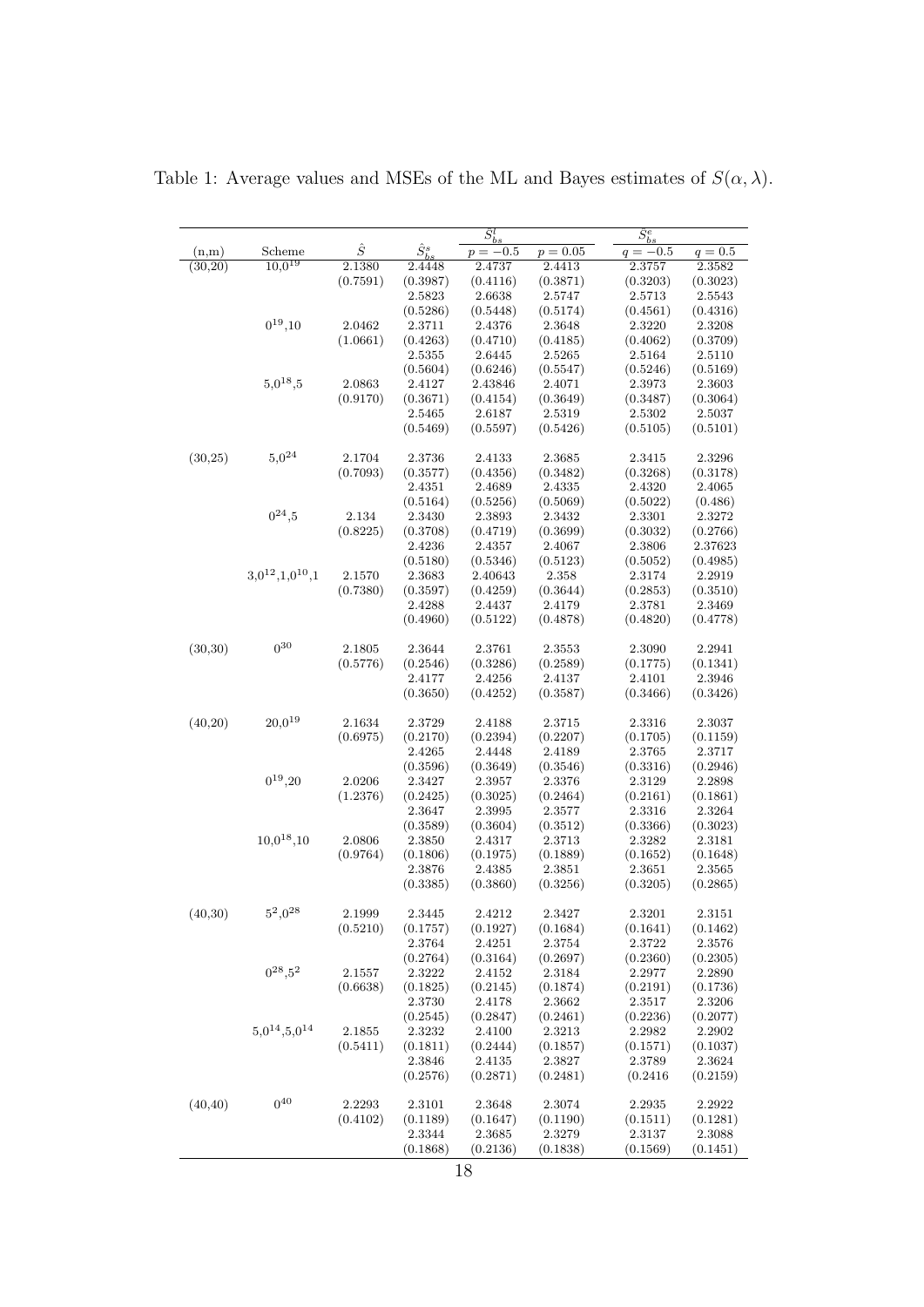|          |                       |                   |                        | $\overline{\hat{R}^l_{\underline{\beta bs}}}$ |                    | $\hat{R}^e_{\beta bs}$ |           |
|----------|-----------------------|-------------------|------------------------|-----------------------------------------------|--------------------|------------------------|-----------|
| (n,m)    | Scheme                | $\hat{R}_{\beta}$ | $\hat{R}^s_{\beta bs}$ | $p = -0.5$                                    | $p = 0.05$         | $q = -0.5$             | $q = 0.5$ |
| (30,20)  | $10,0^{19}$           | 1.6036            | 1.8474                 | 1.8872                                        | 1.8429             | 1.7605                 | 1.7546    |
|          |                       | (0.1196)          | (0.0708)               | (0.0760)                                      | (0.0710)           | (0.0593)               | (0.0546)  |
|          |                       |                   | 1.8900                 | 1.9018                                        | 1.8888             | 1.8167                 | 1.7971    |
|          |                       |                   | (0.0811)               | (0.0836)                                      | (0.0809)           | (0.0790)               | (0.0783)  |
|          | $0^{19}, 10$          | 1.5691            | 1.8556                 | 1.8670                                        | 1.8541             | 1.7443                 | 1.7246    |
|          |                       | (0.19778)         | (0.0809)               | (0.0859)                                      | (0.0808)           | (0.0749)               | (0.0726)  |
|          |                       |                   | 1.8967                 | 1.9135                                        | 1.8931             | 1.8860                 | 1.8745    |
|          |                       |                   | (0.0817)               | (0.0824)                                      | (0.0816)           | (0.0784)               | (0.0774)  |
|          | $5,0^{18},5$          | 1.5854            | 1.8881                 | 1.8951                                        | 1.8762             | 1.7168                 | 1.7145    |
|          |                       | (0.1586)          | (0.0796)               | (0.0834)                                      | (0.0787)           | (0.0723)               | (0.0694)  |
|          |                       |                   | 1.9034                 | 1.9234                                        | 1.8993             | 1.8807                 | 1.8798    |
|          |                       |                   | (0.0812)               | (0.0821)                                      | (0.0812)           | (0.0794)               | (0.0765)  |
|          |                       |                   |                        |                                               |                    |                        |           |
| (30,25)  | $5,0^{24}$            | 1.6220            | 1.8094                 | 1.8489                                        | 1.8138             | 1.7815                 | 1.7754    |
|          |                       | (0.0954)          | (0.0624)               | (0.0666)                                      | (0.0615)           | (0.0581)               | (0.0580)  |
|          |                       |                   | 1.8164                 | 1.8645                                        | 1.8097             | 1.7862                 | 1.7797    |
|          |                       |                   | (0.0786)               | (0.0789)                                      | (0.0777)           | (0.0765)               | (0.0761)  |
|          | $0^{24}, 5$           | 1.6101            | 1.7624                 | 1.7742                                        | 1.7612             | 1.7534                 | 1.7355    |
|          |                       | (0.1223)          | (0.0652)               | (0.0675)                                      | (0.0632)           | (0.0579)               | (0.0549)  |
|          |                       |                   | 1.7966                 | 1.8131                                        | 1.7854             | 1.7788                 | 1.7465    |
|          |                       |                   | (0.0796)               | (0.0798)                                      | (0.0786)           | (0.0755)               | (0.0752)  |
|          | $3,0^{12},1,0^{10},1$ | 1.6176            | 1.777                  | 1.7879                                        | 1.7760             | 1.7691                 | 1.7531    |
|          |                       | (0.1035)          | (0.0628)               | (0.0666)                                      | (0.0624)           | (0.0576)               | (0.0535)  |
|          |                       |                   |                        |                                               |                    | 1.7800                 | 1.7563    |
|          |                       |                   | 1.7860<br>(0.0774)     | 1.8036<br>(0.0785)                            | 1.7835<br>(0.0768) | (0.0762)               | (0.0746)  |
|          |                       |                   |                        |                                               |                    |                        |           |
| (30,30)  | $0^{30}$              | 1.6307            | 1.7473                 | 1.7561                                        | 1.7464             | 1.7406                 | 1.7275    |
|          |                       | (0.0731)          | (0.0511)               | (0.0566)                                      | (0.0512)           | (0.0506)               | (0.0486)  |
|          |                       |                   | 1.7568                 | 1.7861                                        | 1.7526             | 1.7506                 | 1.7288    |
|          |                       |                   | (0.0742)               | (0.0754)                                      | (0.0741)           | (0.0740)               | (0.0735)  |
|          |                       |                   |                        |                                               |                    |                        |           |
| (40,20)  | $20,0^{19}$           | 1.6062            | 1.7808                 | 1.8189                                        | 1.7764             | 1.7516                 | 1.7392    |
|          |                       | (0.1193)          | (0.0464)               | (0.0512)                                      | (0.0462)           | (0.0417)               | (0.0412)  |
|          |                       |                   | 1.7895                 | 1.8421                                        | 1.7788             | 1.7700                 | 1.7464    |
|          |                       |                   | (0.0717)               | (0.7341)                                      | (0.0708)           | (0.0694)               | (0.0679)  |
|          | $0^{19}, 20$          | 1.5478            | 1.7437                 | 1.7482                                        | 1.7430             | 1.7401                 | 1.7245    |
|          |                       | (0.2740)          | (0.0494)               | (0.0535)                                      | (0.0486)           | (0.0446)               | (0.0421)  |
|          |                       |                   | 1.7599                 | 1.7656                                        | 1.7535             | 1.7503                 | 1.7469    |
|          |                       |                   | (0.0731)               | (0.0744)                                      | (0.0728)           | (0.0715)               | (0.0708)  |
|          | $10,0^{18},10$        | 1.5755            | 1.7908                 | 1.8076                                        | 1.7864             | 1.7506                 | 1.7454    |
|          |                       | (0.1951)          | (0.0409)               | (0.0475)                                      | (0.0404)           | (0.0382)               | (0.0360)  |
|          |                       |                   | 1.8136                 | 1.8319                                        | 1.8056             | 1.7765                 | 1.7469    |
|          |                       |                   | (0.0725)               | (0.0738)                                      | (0.0718)           | (0.0689)               | (0.0679)  |
|          |                       |                   |                        |                                               |                    |                        |           |
| (40,30)  | $5^2,0^{28}$          | 1.6320            | 1.7642                 | 1.7973                                        | 1.7629             | 1.7616                 | 1.7456    |
|          |                       | (0.0733)          | (0.0342)               | (0.0357)                                      | (0.0341)           | (0.0319)               | (0.0282)  |
|          |                       |                   | 1.7706                 | 1.8265                                        | 1.7685             | 1.7490                 | 1.7347    |
|          |                       |                   | (0.0675)               | (0.0695)                                      | (0.0669)           | (0.06581)              | (0.0635)  |
|          | $0^{28}, 5^2$         | 1.6169            | 1.7303                 | 1.7415                                        | 1.7291             | 1.7216                 | 1.7045    |
|          |                       | (0.1058)          | (0.0364)               | (0.0421)                                      | (0.0364)           | (0.0322)               | (0.0304)  |
|          |                       |                   | 1.7386                 | 1.7486                                        | 1.7207             | 1.7164                 | 1.7123    |
|          |                       |                   | (0.0665)               | (0.0691)                                      | (0.065733)         | (0.0654)               | (0.0647)  |
|          | $5.0^{14}, 5.0^{14}$  | 1.6274            | 1.7327                 | 1.7419                                        | 1.7318             | 1.7257                 | 1.7117    |
|          |                       | (0.0799)          | (0.0333)               | (0.0351)                                      | (0.0340)           | (0.0328)               | (0.0282)  |
|          |                       |                   | 1.7509                 | 1.7882                                        | 1.7535             | 1.7506                 | 1.7346    |
|          |                       |                   | (0.0635)               | (0.0645)                                      | (0.0635)           | (0.0615)               | (0.0613)  |
|          |                       |                   |                        |                                               |                    |                        |           |
| (40, 40) | $0^{40}$              | 1.6490            | 1.6873                 | 1.7025                                        | 1.6806             | 1.6767                 | 1.6613    |
|          |                       | (0.0553)          | (0.0230)               | (0.0255)                                      | (0.0241)           | (0.0206)               | (0.0162)  |
|          |                       |                   | 1.6906                 | 1.7317                                        | 1.6867             | 1.6803                 | 1.6706    |
|          |                       |                   | (0.0618)               | (0.0637)                                      | (0.0617)           | (0.0597)               | (0.0563)  |

Table 2: Average values and MSEs of the ML and Bayes estimates of  $R_\beta(\alpha, \lambda)$  for  $\beta = 0.25$ .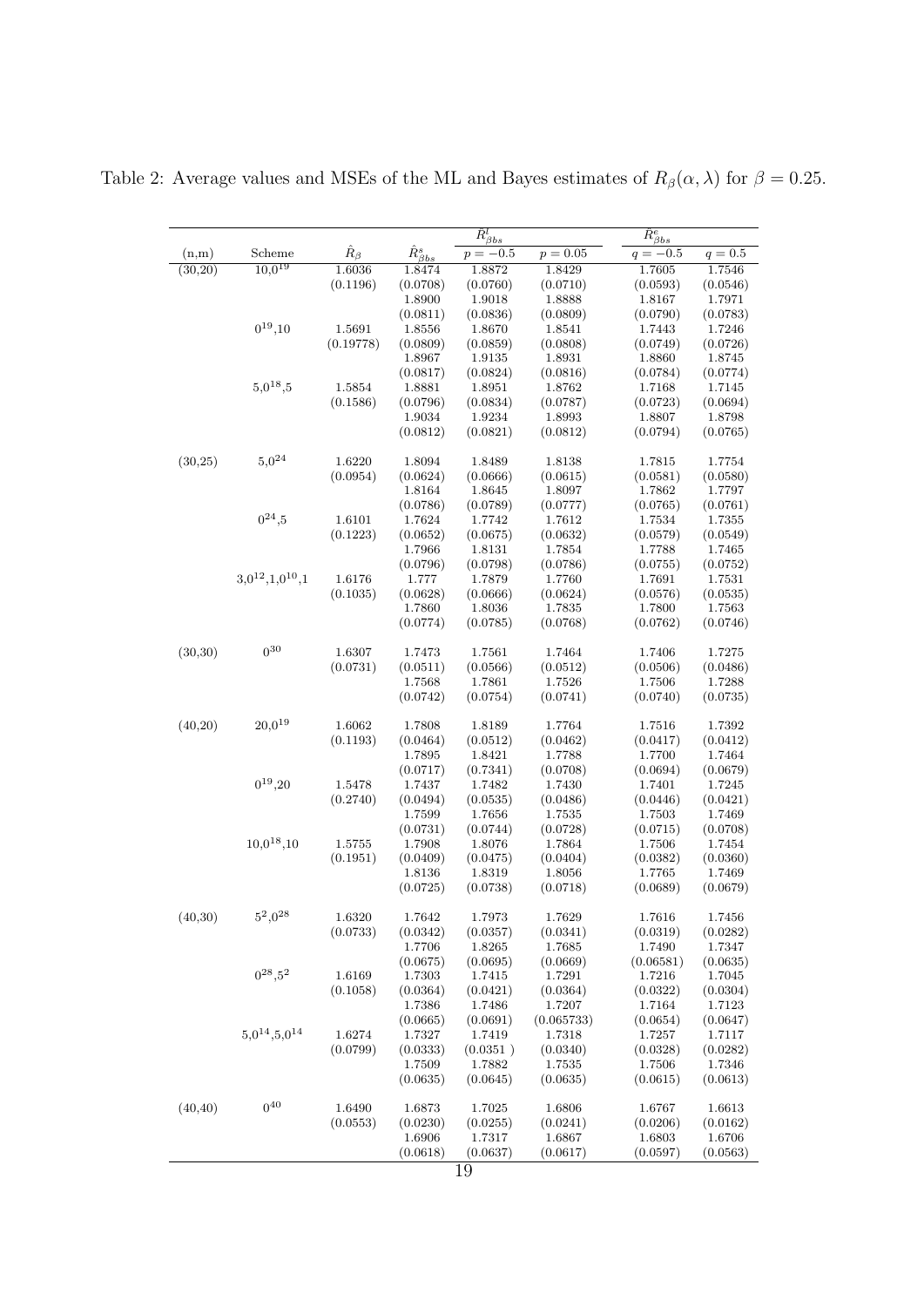|          |                             |                   |                        | $\overline{\hat{R}^l_{\beta b s}}$ |            | $\hat{R}^e_{\beta bs}$ |            |
|----------|-----------------------------|-------------------|------------------------|------------------------------------|------------|------------------------|------------|
| (n,m)    | Scheme                      | $\hat{R}_{\beta}$ | $\hat{R}^s_{\beta bs}$ | $p = -0.5$                         | $p=0.05\,$ | $-0.5$<br>$q =$        | $q = 0.5$  |
| (30,20)  | $10,0^{19}$                 | 0.5900            | 0.8207                 | 0.8754                             | 0.8270     | 0.8236                 | 0.8035     |
|          |                             | (0.1020)          | (0.0412)               | (0.0524)                           | (0.0415)   | (0.0411)               | (0.0409)   |
|          |                             |                   | 0.8347                 | 0.8980                             | 0.8279     | 0.830672               | 0.823604   |
|          |                             |                   | (0.0496)               | (0.0540)                           | (0.0473)   | (0.0436)               | (0.0402)   |
|          | $0^{19}, 10$                | 0.5691            | 0.7864                 | 0.8338                             | 0.7734     | 0.7710                 | 0.7525     |
|          |                             | (0.1347)          | (0.0461)               | (0.0502)                           | (0.0477)   | (0.0471)               | (0.0441)   |
|          |                             |                   | 0.8164                 | 0.8506                             | 0.8076     | 0.7886                 | 0.7760     |
|          |                             |                   | (0.0519)               | (0.0546)                           | (0.0514)   | (0.0488)               | (0.0482)   |
|          | $5,0^{18},5$                | 0.5798            | 0.7734                 | 0.8140                             | 0.7693     | 0.7561                 | 0.7435     |
|          |                             | (0.1168)          | (0.0455)               | (0.0483)                           | (0.0454)   | (0.04485)              | (0.0446)   |
|          |                             |                   | 0.7866                 | 0.8340                             | 0.7799     | 7746                   | 0.7468     |
|          |                             |                   | (0.0514)               | (0.0522)                           | (0.0507)   | (0.0500)               | (0.0486)   |
| (30,25)  | $5,0^{24}$                  | 0.6051            | 0.7555                 | 0.7862                             | 0.7512     | 0.7255                 | 0.7236     |
|          |                             | (0.0806)          | (0.0411)               | (0.0432)                           | (0.0411)   | (0.0410)               | (0.0382)   |
|          |                             |                   | 0.7588                 | 0.8016                             | 0.7564     | 0.7486                 | 0.7432     |
|          |                             |                   | (0.0486)               | (0.0509)                           | (0.0484)   | (0.0477)               | (0.045452) |
|          | $0^{24},5$                  | 0.5989            | 0.7314                 | 0.7328                             | 0.7313     | 0.7173                 | 0.7054     |
|          |                             | (0.0892)          | (0.0439)               | (0.0443)                           | (0.0435)   | (0.0414)               | (0.0402)   |
|          |                             |                   | 0.7518                 | 0.7787                             | 0.7476     | 0.7461                 | 0.7167     |
|          |                             |                   | (0.0479)               | (0.0499)                           | (0.0475)   | (0.0466)               | (0.0446)   |
|          | $3.0^{12}$ , $1.0^{10}$ , 1 | 0.6029            | 0.7326                 | 0.7340                             | 0.7325     | 0.716917               | 0.7134     |
|          |                             | (0.0828)          | (0.0438)               | (0.0453)                           | (0.0437)   | (0.0413)               | (0.04017)  |
|          |                             |                   | 0.7447                 | 0.7699                             | 0.7432     | 0.7300                 | 0.7167     |
|          |                             |                   | (0.0467)               | (0.0478)                           | (0.0466)   | (0.0455)               | (0.0436)   |
| (30,30)  | $0^{30}$                    | 0.6139            | 0.6877                 | 0.7199                             | 0.6865     | 0.6817                 | 0.6792     |
|          |                             | (0.0643)          | (0.0399)               | (0.0411)                           | (0.0394)   | (0.0359)               | (0.0320)   |
|          |                             |                   | 0.7260                 | 0.7465                             | 0.7242     | 0.7134                 | 0.7115     |
|          |                             |                   | (0.0406)               | (0.0419)                           | (0.0403)   | (0.0385)               | (0.0378)   |
| (40,20)  | $20,0^{19}$                 | 0.5874            | 0.6949                 | 0.7374                             | 0.6934     | 0.6866                 | 0.6813     |
|          |                             | (0.1023)          | (0.037)                | (0.0406)                           | (0.0372)   | (0.0346)               | (0.0345)   |
|          |                             |                   | 0.7289                 | 0.7648                             | 0.7176     | 0.6941                 | 0.6870     |
|          |                             |                   | (0.0395)               | (0.0408)                           | (0.0388)   | (0.0384)               | (0.0380)   |
|          | $0^{19}$ , 20               | 0.5490            | 0.6898                 | 0.7085                             | 0.6936     | 0.6525                 | 0.6521     |
|          |                             | (0.1800)          | (0.0386)               | (0.0456)                           | (0.0378)   | (0.0319)               | (0.0303)   |
|          |                             |                   | 0.7265                 | 0.7470                             | 0.7150     | 0.7061                 | 0.6795     |
|          |                             |                   | (0.0416)               | (0.0458)                           | (0.0414)   | (0.0390)               | (0.0365)   |
|          | $10,0^{18},10$              | 0.5692            | 0.6931                 | 0.7052                             | 0.6875     | 0.6611                 | 0.6595     |
|          |                             | (0.1363)          | (0.0359)               | (0.0385)                           | (0.0347)   | (0.0314)               | (0.0301)   |
|          |                             |                   | 0.7469                 | 0.7706                             | 0.7425     | 0.7156                 | 0.6806     |
|          |                             |                   | (0.0385)               | (0.0395)                           | (0.0384)   | (0.0381)               | (0.0356)   |
| (40,30)  | $5^2,0^{28}$                | 0.6112            | 0.6609                 | 0.7006                             | 0.6584     | 0.6533                 | 0.6515     |
|          |                             | (0.0641)          | (0.0236)               | (0.0275)                           | (0.0237)   | (0.0216)               | (0.0202)   |
|          |                             |                   | 0.6785                 | 0.6845                             | 0.6751     | 0.6549                 | 0.6521     |
|          |                             |                   | (0.0317)               | (0.0336)                           | (0.0307)   | (0.0277)               | (0.0264)   |
|          | $0^{28}, 5^2$               | 0.6090            | 0.6582                 | 0.6907                             | 0.6563     | 0.6524                 | 0.6510     |
|          |                             | (0.0750)          | (0.0264)               | (0.0286)                           | (0.0263)   | (0.0225)               | (0.0198)   |
|          |                             |                   | 0.6791                 | 0.6986                             | 0.6768     | 0.6649                 | 0.6459     |
|          |                             |                   | (0.0325)               | (0.0360)                           | (0.0318)   | (0.0278)               | (0.0274)   |
|          | $5,0^{14},5,0^{14}$         | 0.6030            | 0.6597                 | 0.6913                             | 0.6578     | 0.6533                 | 0.6509     |
|          |                             | (0.0656)          | (0.0234)               | (0.0256)                           | (0.0234)   | (0.0216)               | (0.0205)   |
|          |                             |                   | 0.6808                 | 0.6974                             | 0.6758     | 0.6655                 | 0.6621     |
|          |                             |                   | (0.0285)               | (0.0316)                           | (0.0283)   | (0.0271)               | (0.0246)   |
| (40, 40) | $0^{40}$                    | 0.6257            | 0.6528                 | 0.6769                             | 0.6522     | 0.6502                 | 0.6497     |
|          |                             | (0.0473)          | (0.0213)               | (0.0230)                           | (0.0213)   | (0.0204)               | (0.0197)   |
|          |                             |                   | 0.6649                 | 0.6795                             | 0.6632     | 0.6556                 | 0.6530     |
|          |                             |                   | (0.0256)               | (0.0291)                           | (0.0253)   | (0.0248)               | (0.0225)   |
|          |                             |                   |                        | 20                                 |            |                        |            |

Table 3: Average values and MSEs of the ML and Bayes estimates of  $R_\beta(\alpha, \lambda)$  for  $\beta = 0.75$ .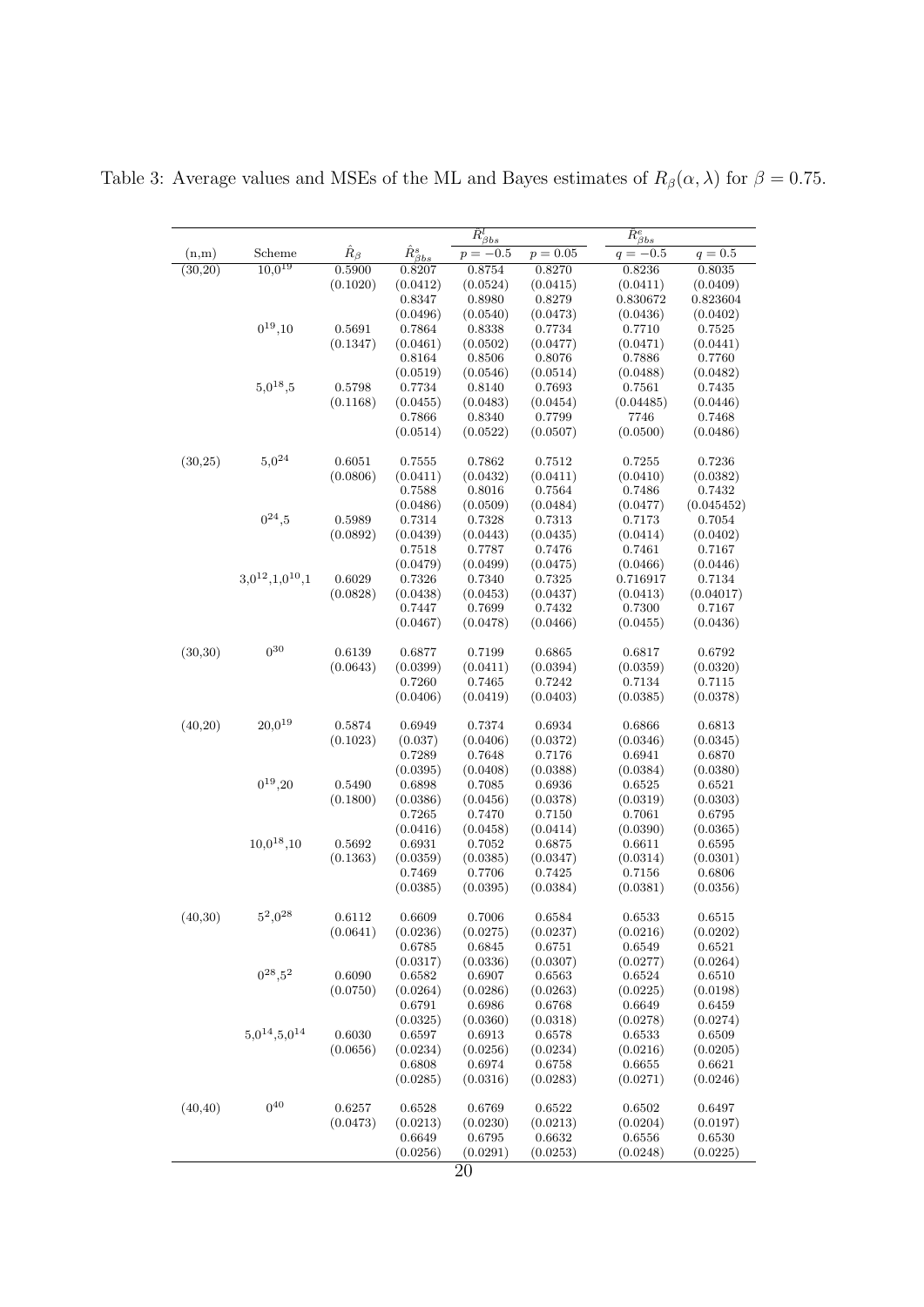|          |                       | Asymptotic          |                  |                  |                  |            |
|----------|-----------------------|---------------------|------------------|------------------|------------------|------------|
| (n,m)    | Scheme                | $\overline{\rm NA}$ | $_{\rm NL}$      | Boot-t           | Boot-p           | <b>HPD</b> |
| (30,20)  | $10,0^{19}$           | 3.0374              | 3.5433           | 4.0246           | 4.3182           | 2.3480     |
|          |                       | 1.1853              | 1.2174           | 2.6069           | 2.7161           | 0.8642     |
|          |                       | 1.0922              | 1.2624           | 1.6085           | 1.8415           | 0.8215     |
|          | $0^{19}, 10$          | 3.4081              | 4.3389           | 4.5492           | 4.7315           | 2.5142     |
|          |                       | 1.4576              | 1.5285           | 3.2871           | 3.5126           | 1.1240     |
|          |                       | 1.2059              | 1.5651           | 1.8613           | 2.2153           | 0.7984     |
|          | $5,0^{18},5$          | 3.2376              | 3.9429           | 4.2935           | 4.4842           | 2.4441     |
|          |                       | 1.3290              | 1.3785           | 2.9792           | 3.3612           | 1.0745     |
|          |                       | 1.1406              | 1.3822           | 1.7131           | 2.4302           | 0.8146     |
| (30,25)  | $5,0^{24}$            | 3.0079              | 3.3051           | 3.8880           | 4.1643           | 2.2015     |
|          |                       | 1.1224              | 1.1547           | 2.4031           | 2.6419           | 0.7854     |
|          |                       | 1.0705              | 1.6388           | 1.5435           | 1.9245           | 0.6710     |
|          | $0^{24}, 5$           | 3.3536              | 3.7683           | 4.0224           | 4.2151           | 2.5314     |
|          |                       | 1.3058              | 1.3570           | 2.7270           | 3.0519           | 0.8462     |
|          |                       | 1.1418              | 1.8446           | 1.6186           | 1.7850           | 0.7716     |
|          | $3,0^{12},1,0^{10},1$ | 3.09980             | 3.4256           | 3.8752           | 4.2350           | 2.2941     |
|          |                       | 1.1762              | 1.2135           | 2.5210           | 2.6915           | 0.8046     |
|          |                       | 1.0892              | 1.6908           | 1.5684           | 1.7460           | 0.7256     |
|          |                       |                     |                  |                  |                  |            |
| (30, 30) | $0^{30}$              | 2.9306              | 3.1460           | 3.3696           | 3.8405           | 2.1348     |
|          |                       | 1.0437              | 1.1096           | 2.0392           | 2.2642           | 0.6742     |
|          |                       | 1.0986              | 1.1826           | 1.4888           | 1.5106           | 0.6189     |
| (40, 20) | $20.0^{19}$           | 2.9902              | 3.4424           | 3.8587           | 4.2071           | 2.4155     |
|          |                       | 1.1914              | 1.2237           | 2.6148           | 2.6970           | 0.8216     |
|          |                       | 1.1016              | 1.2792           | 1.6054           | 2.0051           | 0.7615     |
|          | $0^{19}$ , 20         | 3.6453              | 4.9418           | 4.9760           | 5.2340           | 3.1030     |
|          |                       | 1.6911              | 1.8179           | 3.7185           | 3.8201           | 1.0712     |
|          |                       | 1.3715              | 2.2267           | 2.1301           | 2.5120           | 0.9416     |
|          | $10,0^{18},10$        | 3.3575              | 4.1759           | 4.4104           | 4.6499           | 2.8192     |
|          |                       | 1.4629              | 1.5335           | 3.2750           | 3.5230           | 1.0045     |
|          |                       | 1.2193              | 1.5889           | 1.8628           | 2.1206           | 0.7649     |
| (40,30)  | $5^2,0^{28}$          | 3.0968              | 3.2274           | 3.2794           | 3.9421           | 2.2855     |
|          |                       | 1.1427              | 1.1585           | 2.0441           | 2.5109           | 0.7355     |
|          |                       |                     |                  |                  | 2.1240           |            |
|          | $0^{28}, 5^2$         | 1.0847              | 1.1634           | 1.4877           |                  | 0.6942     |
|          |                       | 3.5177              | 3.6980<br>1.4348 | 3.6275<br>2.4216 | 4.0972<br>3.1861 | 2.3846     |
|          |                       | 1.4070              |                  |                  |                  | 0.8046     |
|          | $5.0^{14}, 5.0^{14}$  | 1.1998              | 1.2929           | 1.5708           | 2.2446           | 0.7422     |
|          |                       | 3.1569              | 3.2895           | 3.3134           | 3.9995           | 2.5740     |
|          |                       | 1.1874              | 1.2047           | 2.1104           | 2.6609           | 0.7756     |
|          |                       |                     |                  |                  |                  |            |
|          | $0^{40}$              | 2.2096              | 2.3903           | 2.8715           | 3.3120           | 2.1611     |
|          |                       | 0.8331              | 0.8424           | 1.8138           | 2.0647           | 0.6438     |
|          |                       | 0.7577              | 0.7919           | 1.3792           | 1.7912           | 0.5765     |
| (40, 40) |                       | 1.1018              | 1.1812           | 1.4865           | 2.2281           | 0.7061     |

Table 4: Average length of the interval estimates of  $S(\alpha, \lambda)$  and  $R_\beta(\alpha, \lambda)$ .

Table 7 presents the ML and Bayes estimates of the Shannon entropy  $S(\alpha, \lambda)$ . Tables 8 and 9 provide the ML and Bayes estimates of the Rényi entropy  $R_\beta(\alpha, \lambda)$  when  $\beta = 0.25$ and  $\beta = 0.75$ , respectively. In Table 10, we provide the ML and Bayes estimates of the Shannon and Rényi entropies for  $n = m$ . The first two rows are assigned for the estimates of the Shannon entropy. The third and fourth rows are for the estimates of the Rényi entropy when  $\beta = 0.25$ . The last two rows are occupied for the estimates of Rényi's entropy when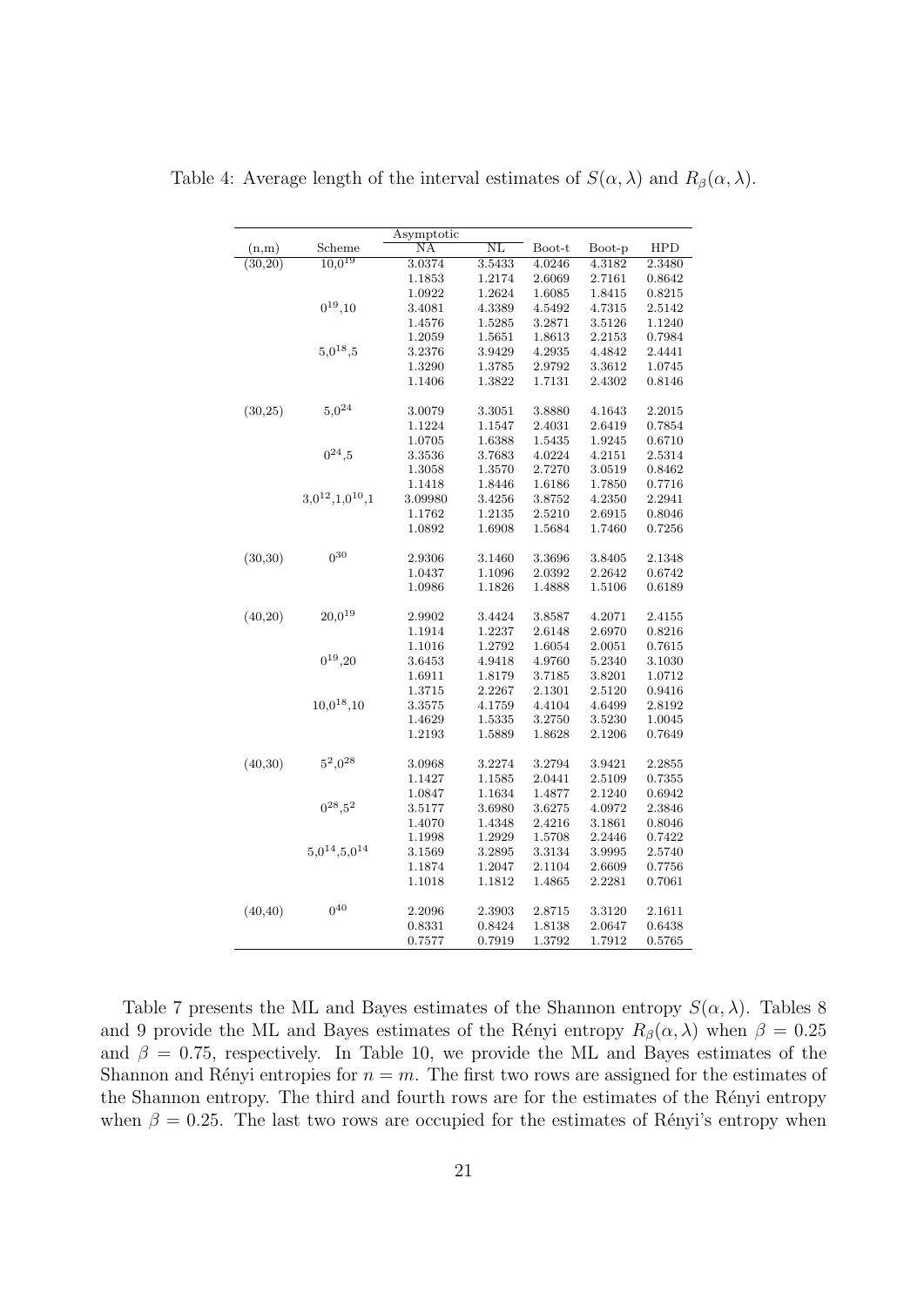$β = 0.75$ . In Table 11, we present the average length of the interval estimates of *S*(*α, λ*) (first row) and  $R_\beta(\alpha, \lambda)$  (second and third rows). The second row is for  $\beta = 0.25$  and the third row is for  $\beta = 0.75$ . Table 12 represents the average length of confidence intervals when  $n = m = 23$ .

Table 5: The MLEs, BIC, AICc, AIC, *−* ln *L* and KS statistic for the real dataset.

| Model $\hat{\alpha}$ |  | - BIC - | $\triangle$ IC $c$ | AIC                                                       | $-\ln L$ | - KS |
|----------------------|--|---------|--------------------|-----------------------------------------------------------|----------|------|
| GE.                  |  |         |                    | 5.2961 30.9205 232.2267 230.5558 229.9558 112.9779 0.1055 |          |      |
| WEL                  |  |         |                    | 2.1018 81.8745 233.6549 231.984 231.3839 113.6920 0.1510  |          |      |
| EXP                  |  |         |                    | 0.0138 246.0030 245.0581 244.8675 121.4338 0.2622         |          |      |
| TE.                  |  |         |                    | 55.0551 246.5874 245.6423 245.4519 121.7259 0.3060        |          |      |

Table 6: Progressive type-II censored data for real dataset.

|  |  | 17.88 28.92 33 42.12 45.6 48.4 51.96 54.12 55.56  |  |  |
|--|--|---------------------------------------------------|--|--|
|  |  | 68.64 68.64 68.88 84.12 98.64 105.12 127.92 173.4 |  |  |

Table 7: Average values of the estimates for the Shannon entropy  $S(\alpha, \lambda)$ .

|         |             |        |                  |            |            | $S_i^e$    |           |
|---------|-------------|--------|------------------|------------|------------|------------|-----------|
| (n,m)   | Scheme      | Ŝ      | $\hat{S}^s_{bs}$ | $p = -0.5$ | $p = 0.05$ | $q = -0.5$ | $q = 0.5$ |
| (23,17) | $6.0^{16}$  | 3.2872 | 3.4361           | 3.5216     | 3.3954     | 3.3401     | 3.3173    |
|         |             |        | 3.4534           | 3.5720     | 3.4462     | 3.4067     | 3.3645    |
|         | $0^{16}.6$  | 4.6909 | 4.7406           | 4.7841     | 4.7383     | 4.6899     | 4.6668    |
|         |             |        | 4.8131           | 4.8340     | 4.8073     | 4.7714     | 4.7645    |
|         | $0^8.6.0^8$ | 3.3698 | 3.4053           | 3.4268     | 3.4028     | 3.3752     | 3.3316    |
|         |             |        | 3.4126           | 3.4451     | 3.4083     | 3.3846     | 3.355     |

Table 8: Average values of the estimates of the Rényi entropy  $R_\beta(\alpha, \lambda)$  at  $\beta = 0.25$ .

|         |               |             |                        | $\tilde{R}^{l}_{\underline{\beta} bs}$ |            | $\tilde{R}^e_{\beta bs}$ |           |
|---------|---------------|-------------|------------------------|----------------------------------------|------------|--------------------------|-----------|
| (n,m)   | Scheme        | $R_{\beta}$ | $\hat{R}^s_{\beta bs}$ | $p = -0.5$                             | $p = 0.05$ | $q = -0.5$               | $q = 0.5$ |
| (23,17) | $6.0^{16}$    | 5.4985      | 5.5514                 | 5.5642                                 | 5.5463     | 5.5162                   | 5.4806    |
|         |               |             | 5.5940                 | 5.6131                                 | 5.5870     | 5.5511                   | 5.5416    |
|         | $0^{16}$ .6   | 6.3404      | 6.3761                 | 6.3884                                 | 6.3588     | 6.3164                   | 6.2746    |
|         |               |             | 6.3948                 | 6.4172                                 | 6.3850     | 6.3561                   | 6.3126    |
|         | $0^8, 6, 0^8$ | 5.5886      | 5.6349                 | 5.7156                                 | 5.6198     | 5.6084                   | 5.5946    |
|         |               |             | 5.6810                 | 5.7167                                 | 5.6756     | 5.6458                   | 5.6097    |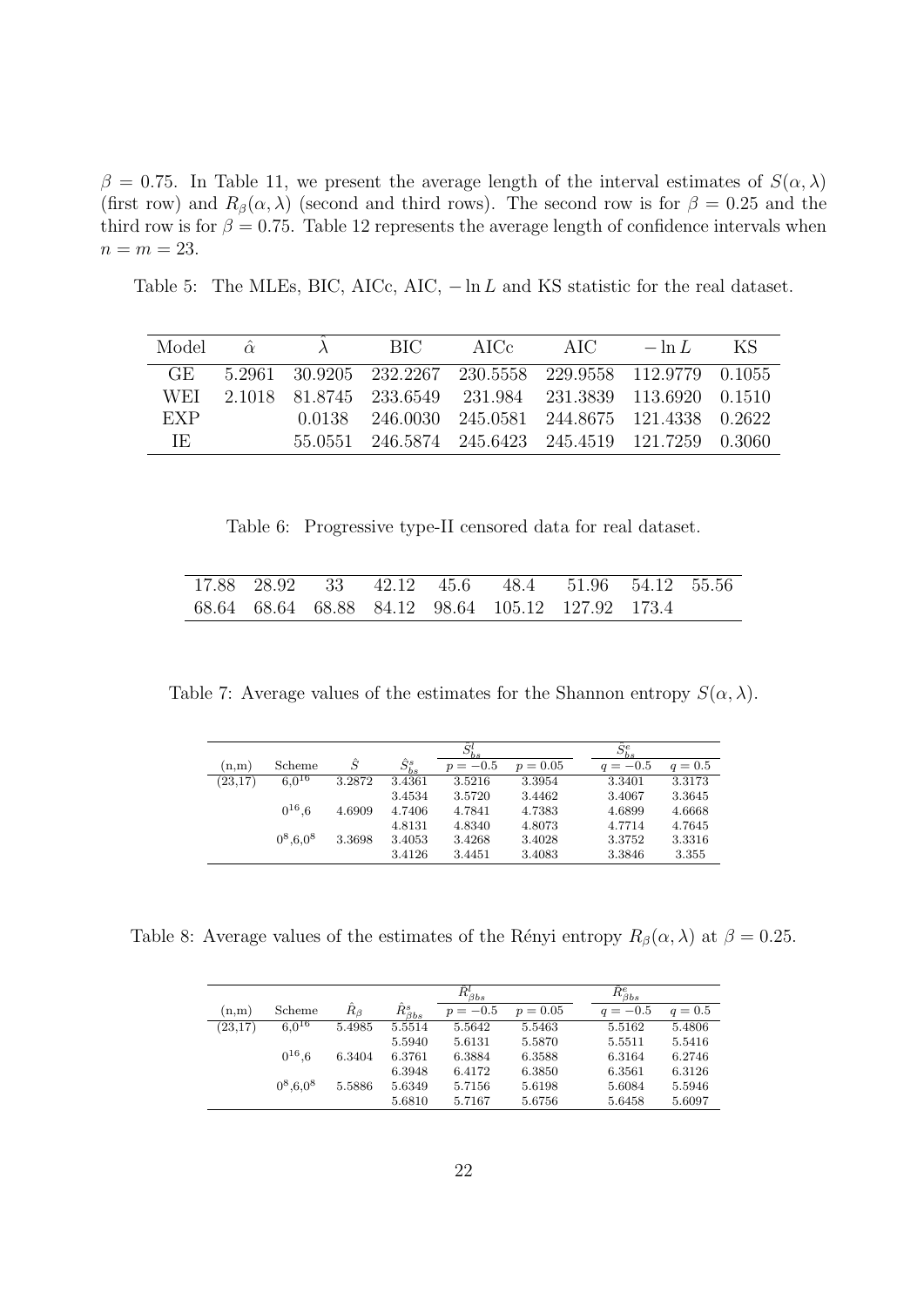Table 9: Average values of the estimates of the Rényi entropy  $R_\beta(\alpha, \lambda)$  at  $\beta = 0.75$ .

|         |              |             |                        | $\widehat{R}_{\beta bs}^l$ |            | $\hat{R}^e_{\beta bs}$ |           |
|---------|--------------|-------------|------------------------|----------------------------|------------|------------------------|-----------|
| (n,m)   | Scheme       | $R_{\beta}$ | $\hat{R}^s_{\beta bs}$ | $p = -0.5$                 | $p = 0.05$ | $q = -0.5$             | $q = 0.5$ |
| (23,17) | $6.0^{16}$   | 4.9853      | 5.1136                 | 5.2409                     | 5.1067     | 5.0846                 | 5.0772    |
|         |              |             | 5.1664                 | 5.2654                     | 5.1571     | 5.1431                 | 5.1188    |
|         | $0^{16}.6$   | 5.7754      | 5.8346                 | 5.8485                     | 5.8328     | 5.7982                 | 5.7845    |
|         |              |             | 5.8467                 | 5.8560                     | 5.8440     | 5.8164                 | 5.7984    |
|         | $0^8, 6.0^8$ | 5.0757      | 5.2648                 | 5.3460                     | 5.2553     | 5.2172                 | 5.1976    |
|         |              |             | 5.3246                 | 5.3752                     | 5.3168     | 5.3066                 | 5.3015    |

Table 10: Average values of the estimates of  $S(\alpha, \lambda)$  and  $R_\beta(\alpha, \lambda)$ .

|          |          |        |         | Lι         |            | $L_{e}$    |           |
|----------|----------|--------|---------|------------|------------|------------|-----------|
| (n,m)    | Scheme   | MLE    | $L_{s}$ | $p = -0.5$ | $p = 0.05$ | $q = -0.5$ | $q = 0.5$ |
| (23, 23) | $0^{23}$ | 3.2908 | 3.3461  | 3.3800     | 3.3426     | 3.3218     | 3.3205    |
|          |          |        | 3.3626  | 3.4215     | 3.3571     | 3.3454     | 3.3404    |
|          |          | 5.5245 | 5.5564  | 5.5672     | 5.5370     | 5.5238     | 5.5216    |
|          |          |        | 5.6154  | 5.6344     | 5.6076     | 5.5644     | 5.5315    |
|          |          | 5.0124 | 5.2237  | 5.2641     | 5.2095     | 5.1760     | 5.1680    |
|          |          |        | 5.2315  | 5.2954     | 5.2270     | 5.1804     | 5.1798    |

Table 11: Interval estimates of  $S(\alpha, \lambda)$  and  $R_\beta(\alpha, \lambda)$ .

|          |               | Asymptotic       |                  |                  |                  |                  |
|----------|---------------|------------------|------------------|------------------|------------------|------------------|
| (n,m)    | Scheme        | NΑ               | NL               | Boot-t           | Boot-p           | HPD              |
| (23, 17) | $6.0^{16}$    | (2.6163, 3.9581) | (2.6803, 4.0315) | (2.5671, 4.3392) | (2.7745, 4.8606) | (2.8152, 3.7217) |
|          |               | (5.1027, 5.8944) | (5.1166, 5.9090) | (4.4682, 6.1295) | (5.0646, 6.7527) | (5.2645, 5.8249) |
|          |               | (4.6024, 5.3682) | (4.6167, 5.3832) | (4.9301, 6.0973) | (4.5162, 6.3230) | (4.7752, 5.3333) |
|          | $0^{16}$ .6   | (3.6354, 5.7464) | (3.7457, 5.8746) | (3.5301, 5.8425) | (3.4456, 6.2592) | (3.7236, 5.1442) |
|          |               | (5.8407, 6.8400) | (5.8599, 6.8602) | (5.7236, 6.9773) | (5.6006, 6.9140) | (5.9152, 6.6217) |
|          |               | (5.3318, 6.2190) | (5.3484, 6.2365) | (5.1062, 6.2298) | (5.1023, 6.8888) | (5.4106, 6.0746) |
|          | $0^8, 6, 0^8$ | (2.6928, 4.0467) | (2.7564, 4.1195) | (2.4380, 4.2704) | (2.5785, 4.5022) | (2.7361, 3.6040) |
|          |               | (5.1854, 5.9917) | (5.1997, 6.0066) | (5.0605, 6.2970) | (5.1204, 6.8004) | (5.2231, 5.8266) |
|          |               | (4.6855, 5.4658) | (4.7002, 5.4812) | (4.4636, 6.1943) | (4.5002, 6.3028) | (4.7286, 5.3054) |

Table 12: Interval estimates of  $S(\alpha, \lambda)$  and  $R_\beta(\alpha, \lambda)$ .

|          |                 | Asymptotic       |                  |                  |                  |                  |
|----------|-----------------|------------------|------------------|------------------|------------------|------------------|
| (n.m)    | Scheme          | NΑ               | NL               | Boot-t           | Boot-p           | <b>HPD</b>       |
| (23, 23) | 0 <sup>23</sup> | (2.7096, 3.8682) | (2.7577, 3.9224) | (2.6482, 5.3892) | (2.4316, 5.2915) | (2.8464, 3.7259) |
|          |                 | (5.1832, 5.8637) | (5.1935, 5.8744) | (4.5221, 6.2223) | (4.3335, 6.0943) | (5.2680, 5.8201) |
|          |                 | (4.6817, 5.3411) | (4.6923, 5.3522) | (5.0864, 6.2911) | (4.9754, 6.4069) | (4.8565, 5.3973) |

## **6 Optimal progressive type-II censoring scheme**

In this section, we obtain optimal progressive censoring scheme from different censoring for which entropies (due to Shannon and Rényi) are minimum. For the specified total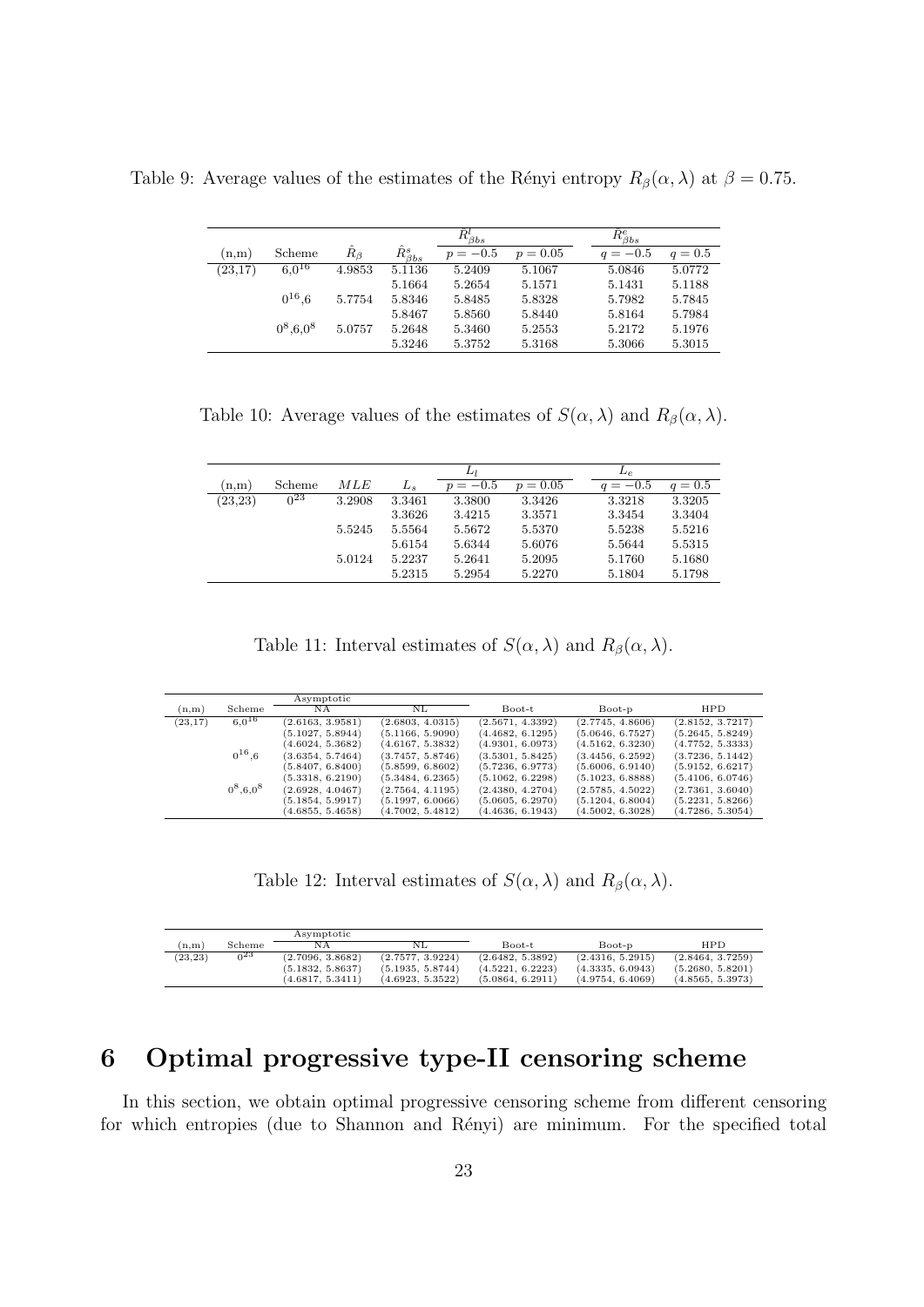sample *n*, the effective sample *m* and censoring plan  $R_i$ ;  $i = 1, \ldots, m$ , we know that  $n =$  $m + \sum_{i=1}^{m} R_i$ . To determine the optimal censoring scheme  $(R_1, \ldots, R_m)$ , our criterion is based on the precision of estimating logarithm of the entropy measure. The total possible number of censoring schemes is quite large when *n* and *m* are fixed. It is given by  $\binom{n-1}{m-1}$ *m−*1 ) . The total number of progressive censoring schemes is 92378 for  $n = 20$  and  $m = 10$ . This is quite large. For computation purpose, we take five censoring schemes or plans, say  $P_1$ ,  $P_2$ ,  $P_3$ ,  $P_4$  and  $P_5$ , where  $P_i = (R_1^i, \ldots, R_m^i); i = 1, \ldots, m$  such that  $n = m + \sum_{i=1}^m R_i^j$  $i<sup>j</sup>$ . Here,  $P_5$  is a type-II censoring scheme. If  $P_1$  reflects more information (less criterion value) than  $P_2, P_3, P_4$  and *P*5, then *P*<sup>1</sup> is considered to be the best among these schemes. For some references, one may look at the papers by Ng, Chan and Balakrishnan (2004) and Kundu (2009). It is noted that the posterior variances of  $S(\alpha, \lambda)$  and  $R_\beta(\alpha, \lambda)$  depend on the observed sample when model parameters are unknown. Thus, this should not be treated as a criterion for finding the optimal life testing plan. In this purpose, we consider criteria as

$$
C_S(P) = \frac{E\left[V_{P(P)}(S(\alpha,\lambda))\right]}{E\left[V_{P(C)}(S(\alpha,\lambda))\right]} \text{ and } C_{R_\beta}(P) = \frac{E\left[V_{P(P)}(R_\beta(\alpha,\lambda))\right]}{E\left[V_{P(C)}(R_\beta(\alpha,\lambda))\right]},\tag{6.1}
$$

where  $V_{P(P)}(.)$  and  $V_{P(c)}(.)$  are the posterior variances of the entropy for the censoring plan and complete sample, respectively. The expectations in (6.1) are evaluated with respect to the observed data. Based on the proposed criterion,  $P_1$  is better than  $P_i$ ;  $i = 2, 3, 4, 5$  if  $C_S(P_1) < C_S(P_i)$  when we consider the Shannon entropy. Similarly, for the other criterion for the R´enyi entropy. It is easy to see that the explicit form of the solutions of (6*.*1) are hard to obtain. Therefore, we use Lindley's approximation method. In the proposed criterion, we compute approximation to  $V_{P(P)}(S(\alpha, \lambda))$  using this method. Here,

$$
V_{P(P)}(S(\alpha,\lambda)) = E_{P(P)}[S(\alpha,\lambda)]^2 - (E_{P(P)}[S(\alpha,\lambda)])^2.
$$
 (6.2)

In simulation purpose, we generate unknown parameters  $\alpha$  and  $\lambda$  from the independent gamma priors with  $a = c = 2$  and  $b = d = 3$ . We explain how to approximate  $E_{P(P)}[.]$  under Monte Carlo simulation (see, Kundu (2008)). Both terms of the right hand side of (6.2) can be evaluated using Lindley's approximation method, which is discussed in Subsection 3*.*1. To approximate  $E_{P(P)}[S(\alpha,\lambda)]^2$ , we have  $\nu(\alpha,\lambda) = (S(\alpha,\lambda))^2$ . Here,

$$
g_1 = \frac{2}{\alpha^2} (\alpha^2 \psi'(\alpha + 1) - \alpha - 1) S(\alpha, \lambda), \quad g_{12} = g_{21} = \frac{2}{\alpha^2 \lambda} (\alpha^2 \psi'(\alpha + 1) - \alpha - 1)
$$
  
\n
$$
g_{11} = \frac{2}{\alpha^4} \left( (\alpha^2 (-\psi'(\alpha + 1)) + \alpha + 1)^2 + \alpha (\alpha^3 \psi''(\alpha + 1) + \alpha + 2) S(\alpha, \lambda) \right),
$$
  
\n
$$
g_2 = \frac{2}{\lambda} S(\alpha, \lambda), \quad g_{22} = \frac{2}{\lambda^2} (2 - S(\alpha, \lambda)).
$$

Other terms in (3.13) remain same as in Subsection 3.1. Similarly, to evaluate  $E_{P(P)}[S(\alpha,\lambda)],$ we have  $\nu(\alpha, \lambda) = S(\alpha, \lambda)$ . In this case,

$$
g_1 = \psi'(\alpha + 1) - \frac{\alpha + 1}{\alpha^2}
$$
,  $g_{11} = \frac{\alpha + 2}{\alpha^3} + \psi''(\alpha + 1)$ ,  $g_{12} = g_{21} = 0$ ,  $g_2 = \frac{1}{\lambda}$ ,  $g_{22} = -\frac{1}{\lambda^2}$ .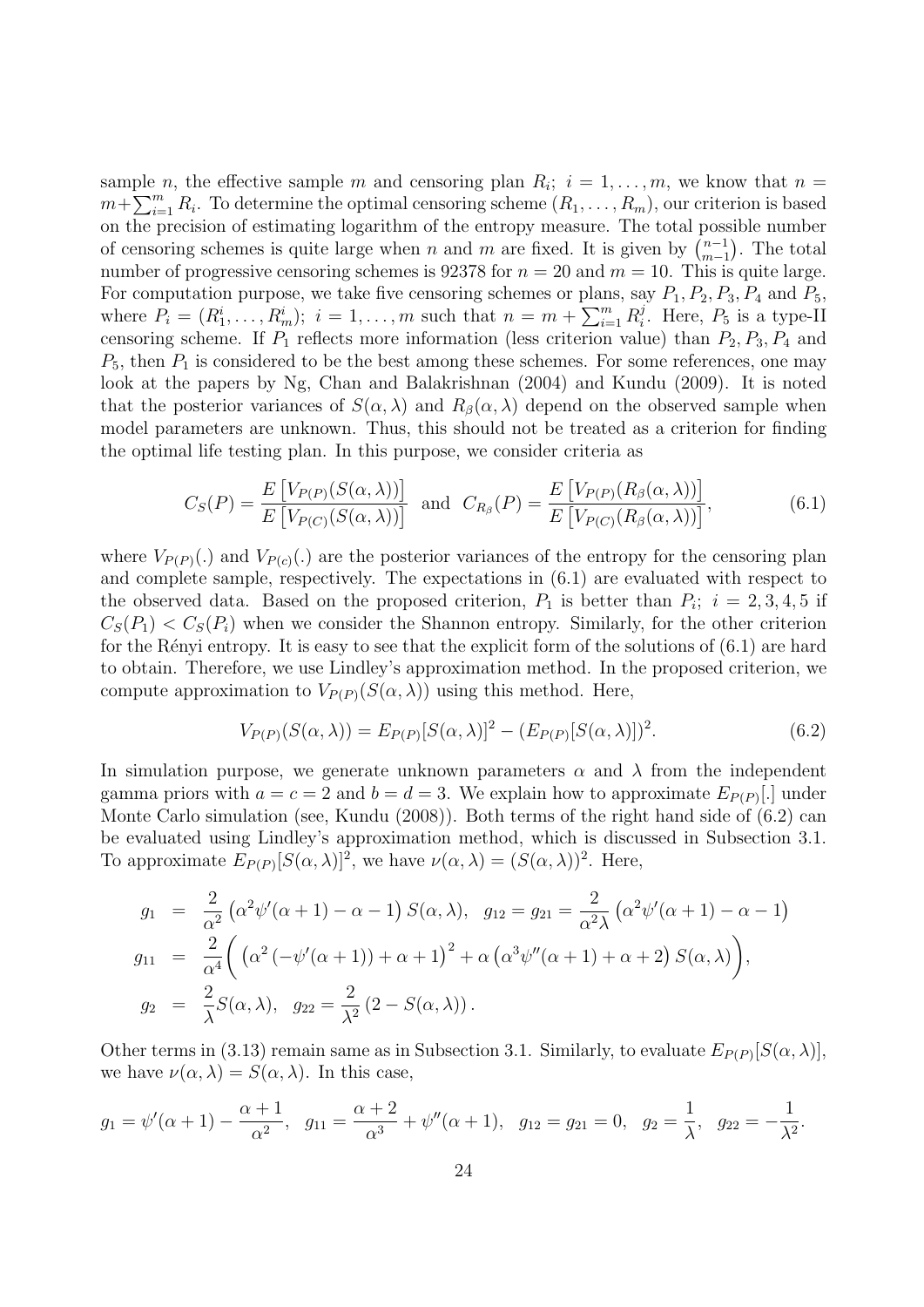Similar procedure can be used to approximate  $V_{P(P)}(R_\beta(\alpha,\lambda))$ . To obtain  $E_{P(P)}[R_\beta(\alpha,\lambda)]^2$ , here we have  $\nu(\alpha, \lambda) = (R_\beta(\alpha, \lambda))^2$ . In this case,

$$
g_1 = \frac{2\beta}{(\beta - 1)} \left( \psi((\alpha - 1)\beta + 1) - \psi(\alpha\beta + 1) + \frac{1}{\alpha} \right) R_{\beta}(\alpha, \lambda), \quad g_2 = -\frac{2}{\lambda} R_{\beta}(\alpha, \lambda),
$$
  
\n
$$
g_{11} = \frac{2\beta}{(\beta - 1)^2} \left[ (1 - \beta) R_{\beta}(\alpha, \lambda) \left( \beta \left\{ \frac{\Gamma((\alpha - 1)\beta + 1)\Gamma''((\alpha - 1)\beta + 1) - \Gamma'((\alpha - 1)\beta + 1)^2}{\Gamma((\alpha - 1)\beta + 1)^2} + \frac{\Gamma'(\alpha\beta + 1)^2 - \Gamma(\alpha\beta + 1)\Gamma''(\alpha\beta + 1)}{\Gamma(\alpha\beta + 1)^2} \right\} - \frac{1}{\alpha^2} \right)
$$
  
\n
$$
+ \beta \left( \psi((\alpha - 1)\beta + 1) - \psi(\alpha\beta + 1) + \frac{1}{\alpha} \right)^2 \bigg],
$$
  
\n
$$
g_{12} = g_{21} = -\frac{2\beta}{(\beta - 1)\lambda} \left( \psi((\alpha - 1)\beta + 1) - \psi(\alpha\beta + 1) + \frac{1}{\alpha} \right), \quad g_{22} = \frac{2}{\lambda^2} (R_{\beta} - 1).
$$

To approximate  $E_{P(P)}[R_\beta(\alpha,\lambda)]$ , here  $\nu(\alpha,\lambda) = R_\beta(\alpha,\lambda)$ . Further,

$$
g_1 = \frac{\beta}{1-\beta} \left( \psi((\alpha-1)\beta+1) - \psi(\alpha\beta+1) + \frac{1}{\alpha} \right), \quad g_2 = \frac{1}{\lambda}, \quad g_{22} = -\frac{1}{\lambda^2}, \quad g_{12} = g_{21} = 0,
$$
  

$$
g_{11} = \frac{\beta}{1-\beta} \left( \beta \left( \frac{\Gamma((\alpha-1)\beta+1)\Gamma''((\alpha-1)\beta+1) - \Gamma'((\alpha-1)\beta+1)^2}{\Gamma((\alpha-1)\beta+1)^2} + \frac{\Gamma'(\alpha\beta+1)^2 - \Gamma(\alpha\beta+1)\Gamma''(\alpha\beta+1)}{\Gamma(\alpha\beta+1)^2} \right) - \frac{1}{\alpha^2} \right).
$$

Table 13 represents various schemes and the corresponding values of  $C_S(P)$  and  $C_{R_\beta}(P)$ . From Table 13, we observe that plan  $P_3$  is better compared to other plans based on the criterion  $C<sub>S</sub>(P)$  since it has more information. So,  $P<sub>3</sub>$  plan is optimal censoring scheme. Under the criterion  $C_{R_\beta}(P)$ ,  $P_2$  is optimal censoring scheme. Further, in plan  $P_5$ , we get the maximum value for each criterion.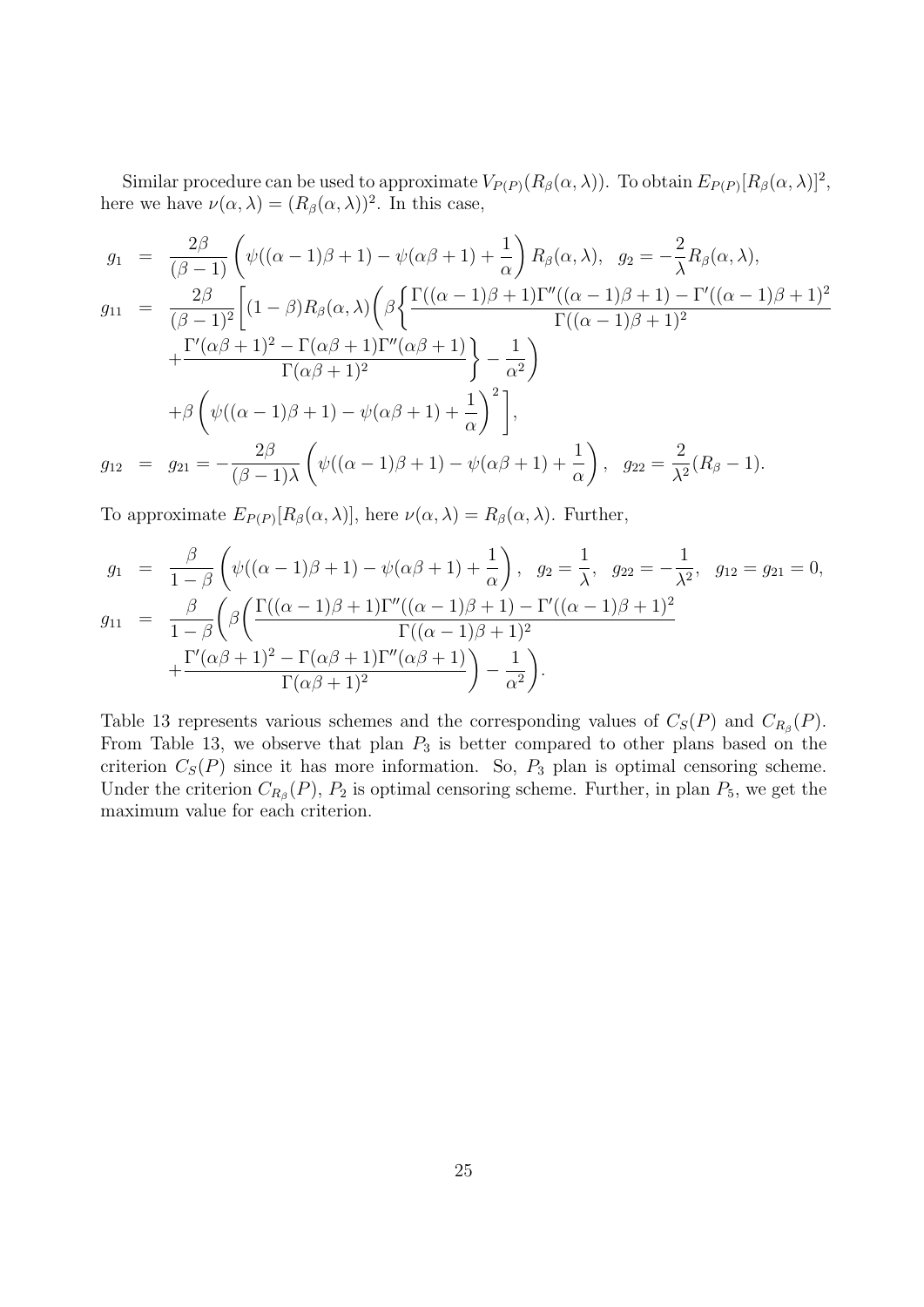|          |                |                      |          | $C_{R_\beta}(P)$ |                |
|----------|----------------|----------------------|----------|------------------|----------------|
| (n,m)    | Plan           | Scheme               | $C_S(P)$ | $\beta = 0.25$   | $\beta = 0.75$ |
| (20, 10) | $P_1$          | $10,0^{9}$           | 2.1635   | 2.6081           | 2.7292         |
|          | P <sub>2</sub> | $5^2,0^8$            | 1.8459   | 2.4671           | 2.6558         |
|          | $P_3$          | $5,0^6,2^2,1$        | 1.7261   | 2.5506           | 2.6992         |
|          | $P_4$          | $0^8, 5^2$           | 2.0654   | 2.6423           | 2.8241         |
|          | $P_5$          | $0^9, 10$            | 2.2187   | 2.8451           | 2.8806         |
|          |                | $5,0^{14}$           | 2.0394   | 2.2183           | 2.5314         |
| (20, 15) | $P_1$          | $3, 2, 0^{13}$       | 1.7758   | 1.8695           | 2.1068         |
|          | $P_2$<br>$P_3$ | $3, 0^6, 1, 0^6, 1$  | 1.6899   | 2.1051           | 2.3486         |
|          | $P_4$          | $0^{13}, 2, 3$       | 1.9654   | 2.3006           | 2.5781         |
|          |                | $0^{14}, 5$          |          |                  |                |
|          | $P_5$          |                      | 2.1059   | 2.4529           | 2.6409         |
| (30, 10) | $P_1$          | $20,0^9$             | 1.7609   | 1.9428           | 2.2473         |
|          | $P_2$          | $10, 10, 0^8$        | 1.5481   | 1.7286           | 2.1736         |
|          | $P_3$          | $5, 0^3, 10, 0^4, 5$ | 1.4228   | 1.8942           | 2.2153         |
|          | $P_4$          | $0^8, 10, 10$        | 1.61060  | 2.1010           | 2.4725         |
|          | $P_5$          | $0^9, 20$            | 1.8216   | 2.2534           | 2.5281         |
|          |                |                      |          |                  |                |
| (30, 15) | $P_1$          | $15,0^{14}$          | 1.4086   | 1.7287           | 2.1010         |
|          | P <sub>2</sub> | $10, 5, 0^{13}$      | 1.2806   | 1.6817           | 1.8753         |
|          | $P_3$          | $5, 0^8, 10, 0^5$    | 1.1407   | 1.8400           | 1.9638         |
|          | $P_4$          | $0^{13}, 5, 10$      | 1.3282   | 1.9226           | 2.2317         |
|          | $P_5$          | $0^{14}, 15$         | 1.4681   | 2.0156           | 2.3453         |

Table 13: Optimal censoring scheme of  $S(\alpha, \lambda)$  and  $R_\beta(\alpha, \lambda)$  at  $\beta = 0.25, 0.75$ .

## **7 Concluding remarks**

In this paper, we focus on different methods for the estimation of the Shannon and Rényi entropy measures of generalized exponential distribution based on the progressive type-II censored sample. This type of censored sample has been considered by many experimenters as an effective approach of minimizing the cost and the time consumed. For the purpose of estimation, we derive maximum likelihood and Bayes estimates. To derive Bayes estimates, three loss functions are considered. The confidence intervals are also constructed. The MLEs are computed using optim function in *R* software. We have observed that the proposed Bayes estimates can not be obtained in explicit forms. Because of this, two methods such as Lindley's approximation and importance sampling are used. The confidence intervals are obtained using asymptotic distributions and parametric bootstrap methods. HPD credible intervals for the entropy functions are also obtained. To compare the performance of the proposed estimates, we carry out detailed simulation study using Monte Carlo Simulation technique. It is observed that the Bayes estimates outperform the MLEs. The HPD intervals perform the best among all the confidence intervals. For the illustrative purposes, a real dataset is considered to show an application of the proposed theoretical results. We also proposed criterion based on the entropy measures for choosing the optimal censoring scheme.

**Acknowledgement:** The authors like to thank the Editor-in-chief, an associate editor and anonymous referee for careful reading and useful comments, which have led this improved version. One of the authors, Kousik Maiti, thanks the financial support provided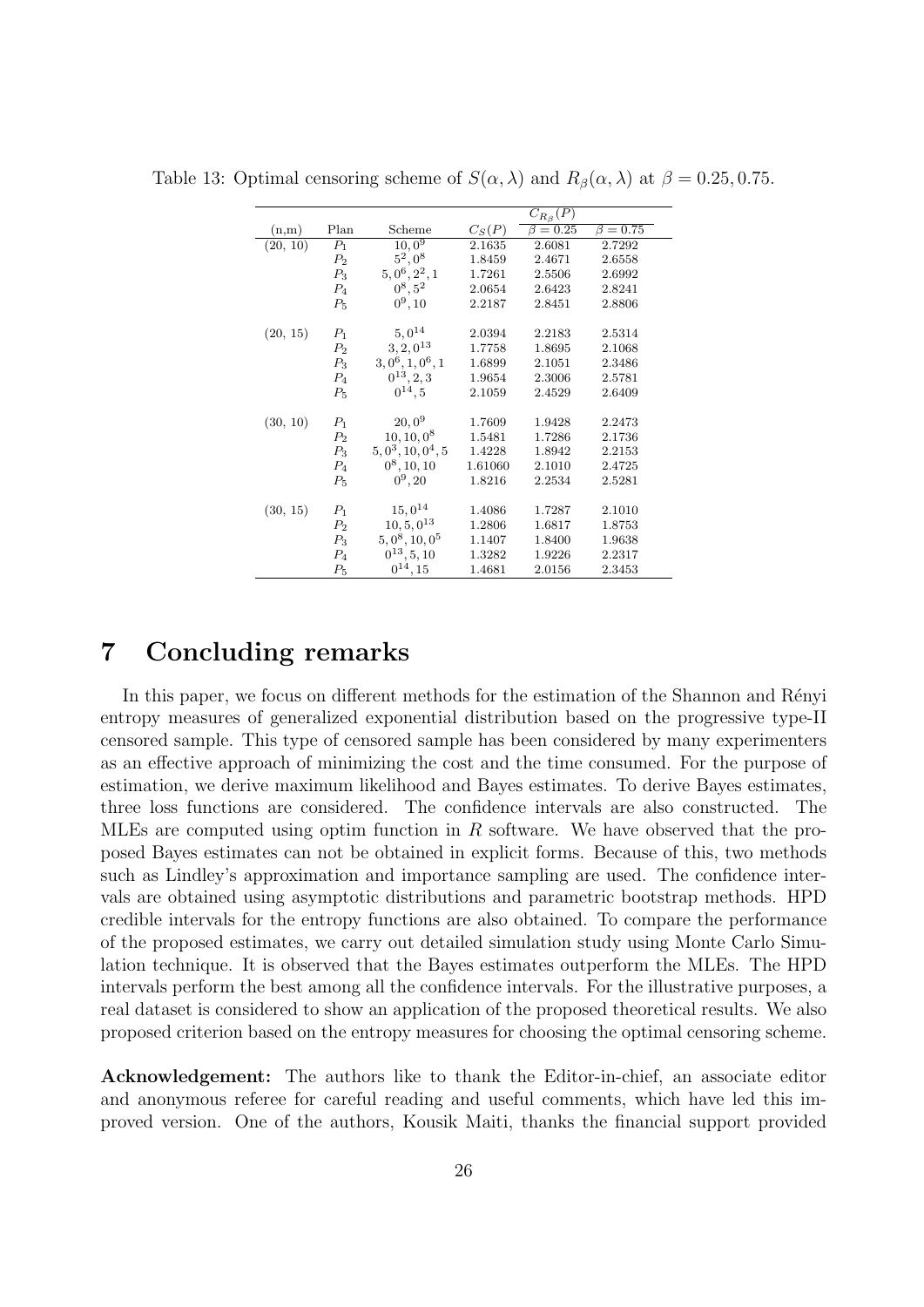by the MHRD, Government of India. Suchandan Kayal gratefully acknowledges the partial financial support for this research work under a grant MTR/2018/000350, SERB, India.

**conflict of interest statement:** We do not have any conflict of interest.

## **References**

- Arnold, B. C. and Press, S. J. (1983). Bayesian inference for Pareto populations, *Journal of Econometrics*. **21**(3), 287–306.
- Balakrishnan, N. (2007). Progressive censoring methodology: an appraisal, *Test*. **16**(2), 211–259.
- Balakrishnan, N. and Cramer, E. (2014). *The art of progressive censoring: applications to reliability and quality*, Birkhauser, New York.
- Balakrishnan, N. and Sandhu, R. (1995). A simple simulational algorithm for generating progressive type-II censored samples, *The American Statistician*. **49**(2), 229–230.
- Chen, D. and Lio, Y. (2010). Parameter estimations for generalized exponential distribution under progressive type-I interval censoring, *Computational Statistics & Data Analysis*. **54**(6), 1581–1591.
- Chen, M.-H. and Shao, Q.-M. (1999). Monte carlo estimation of Bayesian credible and HPD intervals, *Journal of Computational and Graphical Statistics*. **8**(1), 69–92.
- Cho, Y., Sun, H. and Lee, K. (2014). An estimation of the entropy for a Rayleigh distribution based on doubly-generalized Type-II hybrid censored samples, *Entropy*. **16**(7), 3655–3669.
- Cho, Y., Sun, H. and Lee, K. (2015). Estimating the entropy of a Weibull distribution under generalized progressive hybrid censoring, *Entropy*. **17**(1), 102–122.
- Efron, B. and Tibshirani, R. (1986). Bootstrap methods for standard errors, confidence intervals, and other measures of statistical accuracy, *Statistical science*. **1**(1), 54–75.
- Eun, S.-K., Jung, N.-S., Lee, J.-J. and Bae, Y.-J. (2012). Uncertainty of agricultural product prices by information entropy model using probability distribution for monthly prices, *Journal of The Korean Society of Agricultural Engineers*. **54**(2), 7–14.
- Golan, A., Judge, G. G. and Miller, D. (1996). *Maximum entropy econometrics: Robust estimation with limited data*, New York: John, Wiley and Sons.
- Greene, W. H. (2003). *Econometric analysis*, 4th Ed., Pearson Education India.
- Guo, L. and Gui, W. (2018). Statistical inference of the reliability for generalized exponential distribution under progressive type-II censoring schemes, *IEEE Transactions on Reliability*. **67**(2), 470–480.
- Gupta, R. D. and Kundu, D. (1999). Theory & methods: Generalized exponential distributions, *Australian & New Zealand Journal of Statistics*. **41**(2), 173–188.
- Hall, P. (1988). Theoretical comparison of bootstrap confidence intervals, *The Annals of Statistics*. **16**(3), 927–953.
- Harte, D. and Vere-Jones, D. (2005). The entropy score and its uses in earthquake forecasting, *Pure and Applied Geophysics*. **162**(6-7), 1229–1253.
- Ismail, A. A. (2012). Inference in the generalized exponential distribution under partially accelerated tests with progressive type-II censoring, *Theoretical and Applied Fracture Mechanics*. **59**(1), 49–56.
- Kamavaram, S. and Goseva-Popstojanova, K. (2002). Entropy as a measure of uncertainty in software reliability, *13th Int'l Symp. Software Reliability Engineering*, pp. 209–210.
- Kang, S.-B., Cho, Y.-S., Han, J.-T. and Kim, J. (2012). An estimation of the entropy for a double exponential distribution based on multiply type-II censored samples, *Entropy*. **14**(2), 161–173.
- Kayal, S., Kumar, S. and Vellaisamy, P. (2015). Estimating the Rényi entropy of several exponential populations, *Brazilian Journal of Probability and Statistics*. **29**(1), 94–111.
- Kundu, D. (2008). Bayesian inference and life testing plan for the Weibull distribution in presence of progressive censoring, *Technometrics*. **50**(2), 144–154.